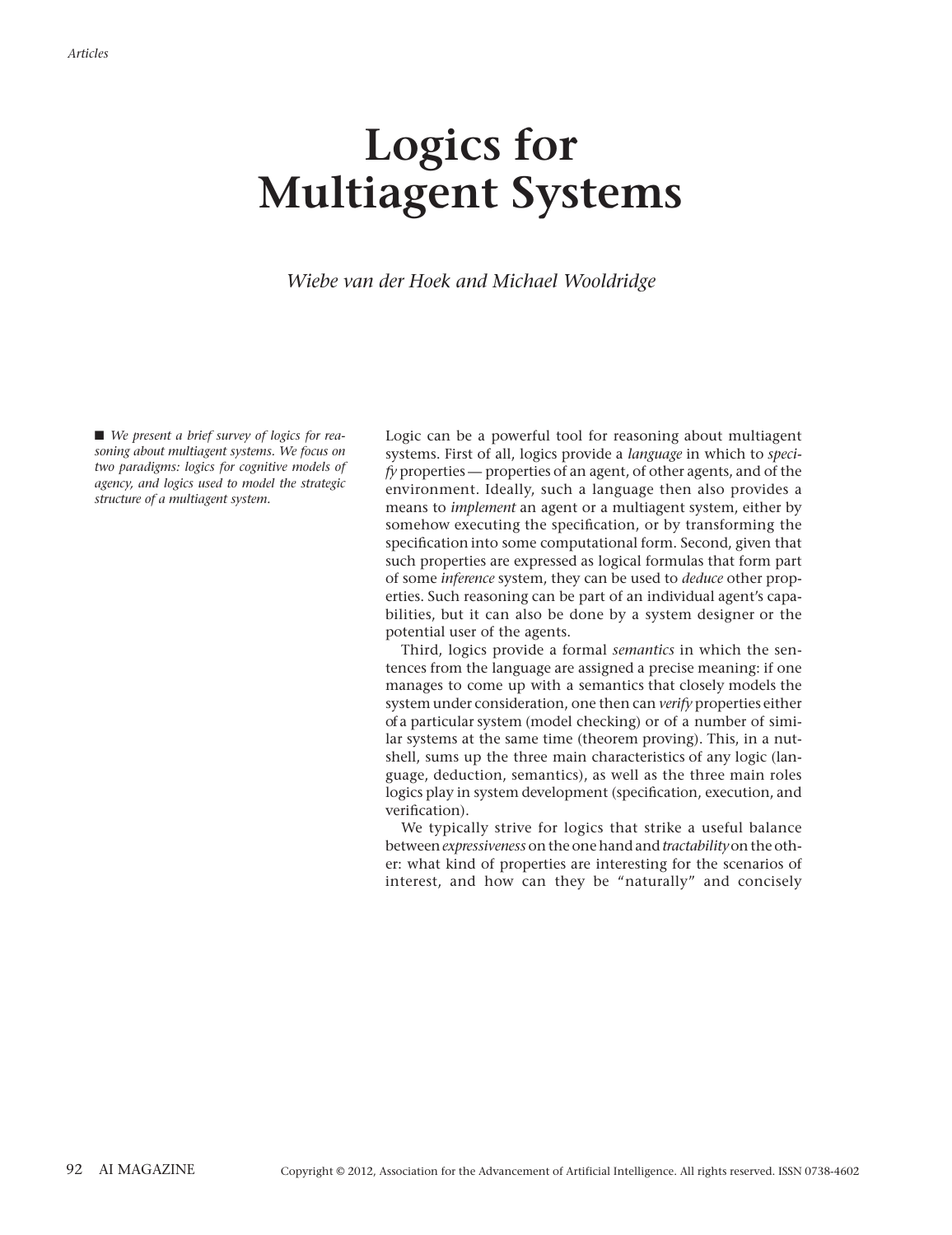expressed? How complex are the formalisms, in terms of how costly is it to use the formalism when doing verification or reasoning with them?

In multiagent research, this complexity often depends on a number of issues. Let us illustrate this with a simple example, say the modeling of a set of lifts. If there is only one agent (lift) involved, the kind of things we would like to represent to model the agent's sensing, planning and acting could probably be done in a simple propositional logic, using atoms like *pos*(*i, n*) (currently lift *i* is positioned at floor *n*), *callf*(*n*) (there is a call from floor *n*), *callt*(*n* (there is a call within the lift to go to destination *n*), *at*(*i, n*) (lift *i* is currently at floor *n*), *op* (*i*) (the door of lift *i* is open) and *up*(*i*) (the lift is currently moving up). However, taking the agent perspective seriously, one quickly realizes that we need more: there might be a difference between what is *actually* the case and what the agent *believes* is the case, and also between what the agent believes to hold and what he would *like* to be true (otherwise there would be no reason to act!). So we would like to be able to say things like  $\neg \text{call}(n) \land B_i \text{call}(n) \land D_i \text{call}(n) \rightarrow$ *up*(*i*)) (although there is no call from floor *n,* the agent believes there is one, and desires to establish that in that case the agent moves up).

Obviously, things get more interesting when several agents enter the scene. Our agent *i* needs not only a model of the environment but also a model of *j*'s mental state, the latter involving a model of *i*'s mental state. We can then express properties like  $B_i B_j$ callf(n)  $\rightarrow \neg up(i)$  (if *i* believes that *j* believes there is call from floor *n, i* will not go up). Higher-order information enters the picture, and there is no a priori limit to the degree of nesting that one might consider (this is for instance important in reasoning about games: see the discussion on common knowledge for establishing a Nash equilibrium [Aumann and Brandenburger 1995]). In our simple lift scenario, if for some reason lift *i* would like not to go up to floor *n,* we might have  $B_i$ callf(*n*)  $\land$   $B_j$ callf(*n*)  $\land$   $B_i$ B<sub>i</sub>callf(*n*)  $\land$   $D_i$ B<sub>i</sub> $\lnot$  ¬ $B_i$ callf(*n*) (although both lifts believe there is a call from floor *n, i* desires that *j* believe that *i* is not aware of this call).

Another dimension that complicates multiagent scenarios is their dynamics. The world changes, and the information, desires, and goals of the agents change as well. So we need tools to reason either about time, or else about actions explicitly. A designer of a lift is typically interested in properties like ∀*G*¬(*up*(*i*)  $\land$  *op*(*i*)) (this is a safety property, requiring that in all computations, it is always the case that the lift is not going up with an open door), and  $\left(\text{callf}(n) \rightarrow \forall F \, \mathsf{V}_{i \in Ag} \, \text{at}(i, n)\right)$  (a liveness property, expressing that if there is a call from floor *n,* one of the lifts will eventually arrive there). Combining such aspects of multiagents and

dynamics is where things really become intriguing: there is not just "a future," or a "possible future depending on an agent's choice," but how the future will look depends on the choices of several agents at the same time. We will come across languages in which one can express the following.

Let *δ* denote the fact that *i* and *j* are at different floors:  $\delta = V_{n \neq m, i \neq j} (at(i, n) \wedge at(m, j)$ . Then  $\neg \langle i \rangle F \delta$  $\land$  ¬ $\langle$ *j* $\rangle$  *Fδ*  $\land$   $\langle$ *i*, *j* $\rangle$  *fδ* expresses that although *i* cannot bring about that eventually both lifts are on different floors, and neither can *j,* by cooperating together, *i* and *j* can guarantee that they both in the end serve a different floor.

Logics for multiagent systems are typically *intensional* (in contrast to propositional and first-order logics, which are *extensional*). A logic is extensional if the truth-value of a formula is completely determined by the truth-value of all its components. If we know the truth-value of *p* and *q,* we also know that of  $(p \land q)$ , and of  $\neg p \rightarrow (q \rightarrow p)$ . For logics of agency, extensionality is often not realistic. It might well be that "rain in Oxford" and "rain in Liverpool" are both true, while our agent knows one without knowing the other. Even if one is given the truth value of *p* and of *q,* one is not guaranteed to be able to tell whether *B<sub>i</sub>* ( $p \vee q$ ) (agent *i* believes that  $p \vee q$ , whether  $F(p \wedge q)$  (eventually, both *p* and *q*), or whether *B*<sub>*i*</sub>  $G(p \rightarrow B_h q)$  (*i* believes that it is always the case that as soon as *p* holds, agent *h* believes that *q* also holds).

Those examples make clear why extensional logics are so successful for reasoning about multiagent systems. However, perhaps the most compelling argument for the use of modal logics for modeling the scenarios we have in mind lies in the *semantics* of modal logic. This is built around the notion of a "state," which can represent the state of a system, of a processor, or some situation. Considering several states at the same time is then rather natural, and usually, they are related: some because they "look the same" for a given agent (they define the agent's beliefs), some because they are very attractive (they comprise the agent's desires), or some of them may represent some state of affairs in the future (they model possible evolutions of the system). Finally, some states are reachable only when certain agents take certain decisions (those states determine what coalitions can achieve). States and their relations are mathematically represented in Kripke models, to be defined shortly.

In the remainder of this section we demonstrate some basic languages, inference systems and semantics that are foundational for logics of agency. The rest of this overview is then organized along two main streams, reflecting the following two key trends in multiagent systems research: cognitive models of rational action and models of the strategic structure of the system.

The first main strand of research in logics for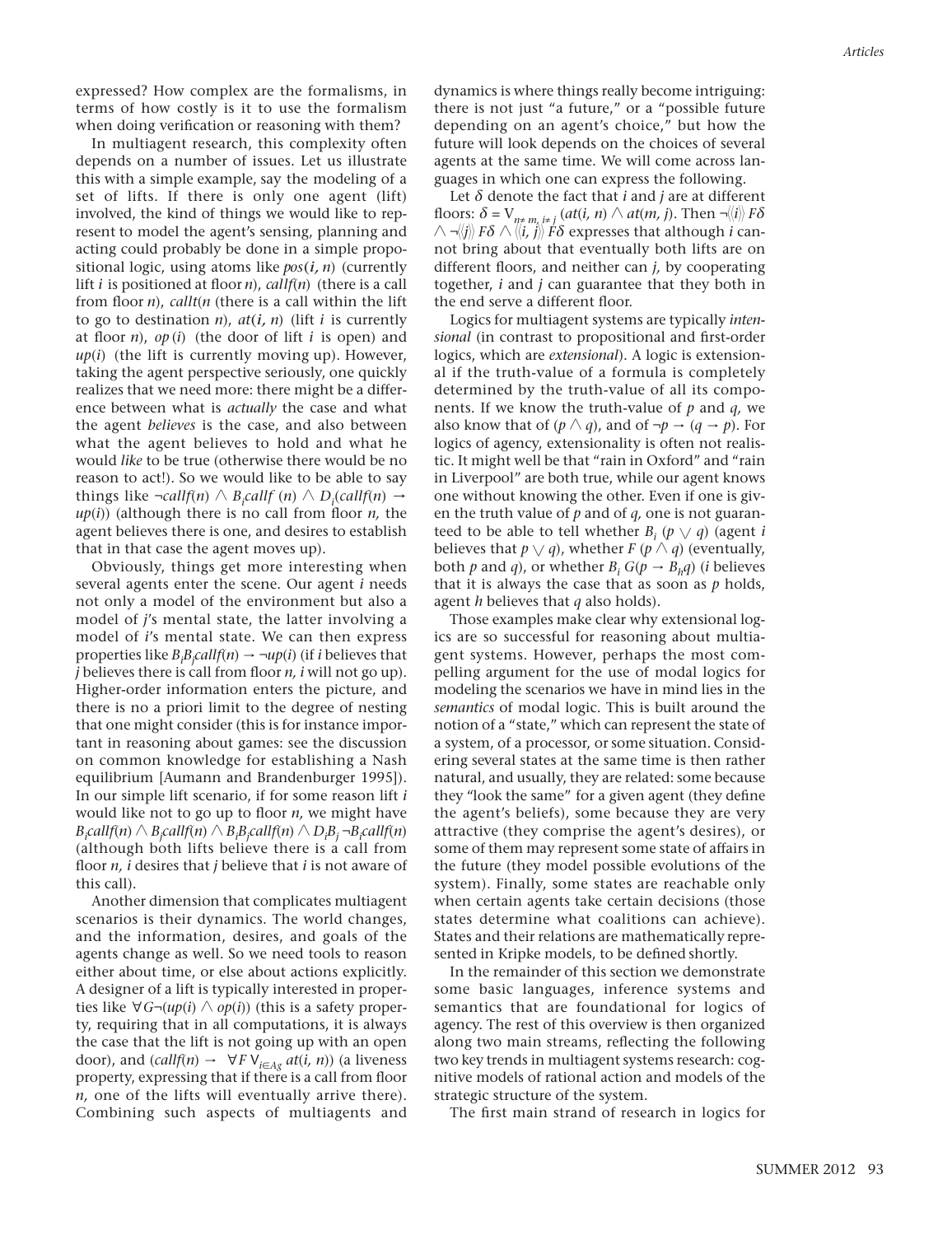|                   | <b>Knowledge Axioms</b>                                                                                                                                    |
|-------------------|------------------------------------------------------------------------------------------------------------------------------------------------------------|
| Kn1               | $\varphi$ where $\varphi$ is a propositional tautology                                                                                                     |
| Kn2               | $K_i$ ( $\varphi \to \psi$ ) $\to (K_i \varphi \to K_i \psi)$                                                                                              |
| Kn3               | $K_i \circ \rightarrow \circ$                                                                                                                              |
| Kn4               | $K_i \varphi \rightarrow K_i K_i \varphi$                                                                                                                  |
| Kn <sub>5</sub>   | $\neg K_i \n\varphi \rightarrow K_i \neg K_i \varphi$                                                                                                      |
| <i>MP</i><br>Nec. | Rules of Inference<br>$\vdash \varphi, \vdash (\varphi \rightarrow \psi) \Rightarrow \vdash \psi$<br>$\vdash \varphi$ ) $\Rightarrow$ $\vdash K_i \varphi$ |

*Figure 1. An Inference System for Knowledge.*

multiagent systems, *cognitive models of rational action,* focuses on the issue of representing the attitudes of agents within the system: their beliefs, aspirations, intentions, and the like. The aim of such formalisms is to derive a model that predicts how a rational agent would go from its beliefs and desires to actions. Work in this area builds largely on research in the philosophy of mind. The logical approaches presented in the section on cognitive states focus on this trend.

The second main strand of research, models of the strategic structure of the system, focuses on the strategic structure of the environment: what agents can accomplish in the environment, either together or alone. Work in this area builds on models of effectivity from the game theory community, and the models underpinning such logics are closely related to formal games. In the section "Representing the Strategic Structure," presented later on in this article, we present logics that deal with this trend.

## A Logical Toolkit

We now very briefly touch upon the basic logics to reason about knowledge, about time and about action. Let *i* be a variable over a set of agents *Ag* = {1, …, *m*}. For reasoning about knowledge or belief of agents (we will not dwell here on their distinction), one usually adds, for every agent *i,* an operator  $K_{\vec{i}}$  to the language, where  $K_{\vec{i}}$  then denotes that agent  $i$  knows  $\varphi$ . In the best-known epistemic logics (Fagin et al. 1995; Meyer and van der Hoek 1995), we see the axioms as given in figure 1.

This inference system is often referred to as *S*5. Axiom *Kn*1 is obvious, *Kn*2 denotes that an agent can perform deductions upon what he or she knows, *Kn*3 is often referred to as veridicality: what one knows is true. If *Kn*3 is replaced by the weaker constraint *Kn*3', saying ¬ $K_i \perp$ , the result is a logic for belief (where "*i* believes  $\varphi$ " is usually written *Bi* ) called KD45. Finally, *Kn*4 and *Kn*5 denote positive and negative introspection, respectively: they

state that an agent knows what it knows (*Kn*4) and knows what it doesn't know (*Kn*5), respectively. Modus ponens (MP) is a standard logical rule, and necessitation (Nec) guarantees that it is derivable that agents know all tautologies.

Moving on to the semantics of such a logic, models for epistemic logic are tuples  $M = \langle S, R_{i \in Ag'} \rangle$ *V* (also known as Kripke models), where *S* is a set of states,  $R_i \subseteq S \times S$  is a binary relation for each agent *i*, and  $V: At \rightarrow S$  gives for each atom  $p \in At$ the states  $V(p)$  where  $p$  is true. The fact that  $(s, s')$  $E \in R_i$  *is taken to mean that <i>i* cannot tell states *s* and  $s'$  apart. The truth of  $\varphi$  in a model *M* with state *s*, written as  $M$ ,  $s \models \varphi$ , is standard for the classical connectives (compare with figure 2), and the clause *M,*  $s \vDash K_{i\varphi}$  means that for all *t* with  $R_i$ st,  $M_t \vDash \varphi$  holds. In other words, in state *s* agent *i* knows  $\varphi$  iff  $\varphi$  is true in all states *t* that are indistinguishable to *s* for *i.*  $K_i$  is called the *necessity operator* for  $R_i$ .  $M \models \varphi$ means that for all states  $s \in S$ ,  $M$ ,  $s \models \varphi$ . Let **S5** be all models in which each *Ri* is an equivalence relation. Let  $S5 \models \varphi$  mean that in all models  $M \in S5$ , we have  $M \models \varphi$ . The system *S*5 is complete for the validities in *S*5, that is, for all  $\varphi$ , *S*5  $\vdash \varphi$  iff *S*5  $\models \varphi$ .

Notice that it is possible to formalize *group* notions of knowledge, such as  $E\varphi$  ("everybody knows  $\varphi$ ," that is,  $K_1 \varphi \wedge ... \wedge K_m \varphi$ ),  $D\varphi$  ("it is distributed knowledge that  $\varphi$ ," that is, if you would pool all the knowledge of the agents together,  $\varphi$ would follow from it, like in  $(K_i (\varphi_1 \rightarrow \varphi_2) \wedge K_i \varphi_1)$  $\rightarrow$  D $\varphi$ <sub>2</sub>), and C $\varphi$  ('it is common knowledge that  $\varphi'$ , which is axiomatized such that it resembles the infinite conjunction  $E\varphi \wedge E E \varphi \wedge E E E \varphi \wedge ...$ ).

In epistemic logics, binary relations  $R_i$  on the set of states represent the agents' ignorance; in temporal logics, however, they represent the flow of time. In the most simple setting, we assume that time has a beginning, and advances linearly and discretely into an infinite future: this is linear-time temporal logic (LTL) (Pnueli 1977). So a simple model for time is obtained by taking as the set of states the natural numbers *N,* and for the accessibility relation "the successor of," that is,  $R = \{(n, n)\}$  $+ 1$ ) :  $n \in \mathbb{N}$  and *V*, the valuation, can be used to specify specific properties in states. In the language, we then would typically see operators for the "next state," (*X*), for "all states in the future (*G*) and for "some time in the future" (*F*). The truth conditions for those operators, together with an axiom system for them, are given in figure 2. Note that *G* is the reflexive transitive closure of *R,* and *F* is its dual:  $F\varphi = \neg G \neg \varphi$ .

Often, one wants a more expressive language, adding for instance an operator (for "until"), saying *M*,  $n \models \varphi U \psi$  iff  $\exists m \ge n(M, m \models \psi \& \forall k(n \ge k \ge$  $m \Rightarrow M, k \models \varphi$ ).

A rational agent deliberates about choices, and to represent those, branching time seems a more appropriate framework than linear time. To under-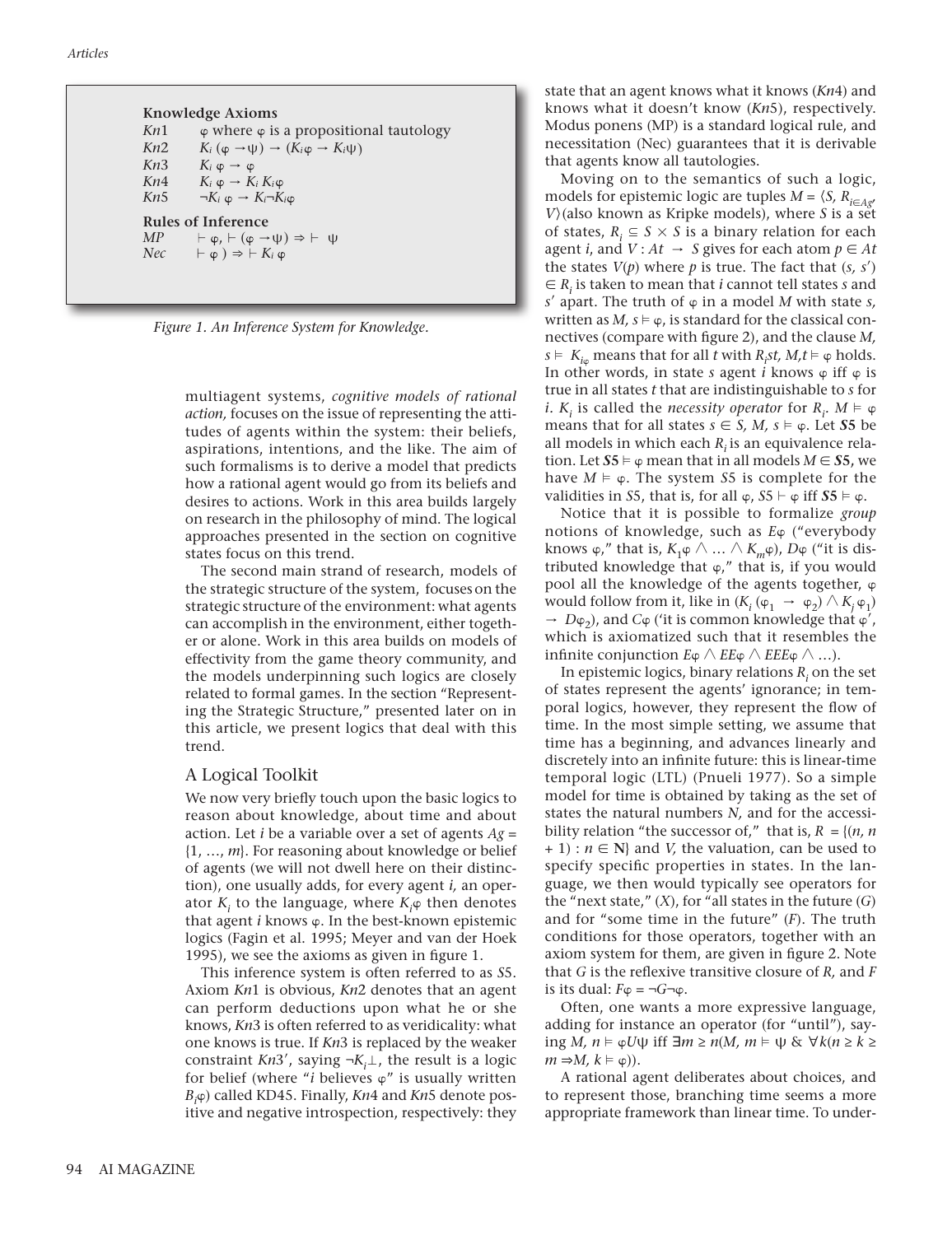stand branching time-operators though, an understanding of linear time operators is still of benefit. Computational tree logic (CTL), (Emerson 1990) is a branching time logic that uses pairs of operators; the first quantifies over paths, the second is an LTL operator over those paths. Let us demonstrate this by mentioning some properties that are true in the root  $ρ$  of the branching time model *M* of figure 3. Note that on the highlighted path, in  $\rho$ , the formula *G*¬*q* is true. Hence, on the branching model *M*,  $ρ$ , we have E*G* $\neg$ *q*, saying that in  $ρ$ , there exists a path through it, on which  $q$  is always false. A $F\varphi$ means that on every path starting in *ρ*, there is some future point where is true. So, in *ρ*, A*F*¬*p* holds. Likewise, E*pUq* is true in *ρ* because there is a path (the path "up," for example) in which *pUq* is true. We leave it to the reader to check that in *ρ*, we have  $E\mathbb{F}(p \wedge \text{AG} \neg p)$ .

Notice that in LTL and CTL, there is no notion of *action:* the state transition structure describes how the world changes over time, but gives no indication of what causes transitions between states. We now describe frameworks in which we can be explicit about *how* change is brought about. The basic idea is that each state transition is labeled with an action — the action that causes the state transition. More generally, we can label state transitions with pairs  $(i, \alpha)$ , where *i* is an agent and  $\alpha$  an action. The formalism discussed is based on dynamic logic (Harel, Kozen, and Tiuryn 2000).

Actions in the set Ac are either atomic actions (*a,*  $(b, \ldots)$  or composed  $(\alpha, \beta, \ldots)$  by means of test of formulas ( $\varphi$ ?), sequencing ( $\alpha$ ;  $\beta$ ), conditioning (if  $\varphi$ then  $\alpha$  else  $\beta$ ) and repetition (while  $\phi$  do  $\alpha$ ). The informal meaning of such constructs is as follows:

φ? denotes a "test action" φ, while  $\alpha$ ; β denotes  $\alpha$ followed by  $\beta$ . The conditional action if  $\varphi$  then  $\alpha$ else  $\beta$  means that if  $\varphi$  holds,  $\alpha$  is executed, else  $\beta$ . Finally, the repetition action while  $\varphi$  do  $\alpha$  means that as long as  $\varphi$  is true,  $\alpha$  is executed.

Here, the test must be interpreted as a test by the system; it is not a so-called knowledge-producing action (like observations or communication) that can be used by the agent to acquire knowledge.

These actions  $\alpha$  can then be used to build new formulas to express the possible result of the execution of  $\alpha$  by agent *i* (the formula  $\langle do_i(\alpha) \rangle \varphi$ denotes that  $\varphi$  is a result of *i*'s execution of  $\alpha$ ), and the opportunity for  $i$  to perform  $\alpha$  (that is,  $\langle do_i$  $(\alpha)$ )T). The formula  $[do_i(\alpha)]\varphi$  is shorthand for  $\neg [do_i(\alpha)]\neg \varphi$ , thus expressing that one possible result of performance of  $\alpha$  by *i* implies  $\varphi$ . In the Kripke semantics, we then assume relations  $R_a$  for individual actions, where the relations for compositions are then recursively defined: for instance  $R_{\alpha;\beta}$ st iff for some state  $u$ ,  $R_{\alpha}$ s $u$  and  $R_{\beta}$  $ut$ . Indeed,  $[do_i(\alpha)]$ is then the necessity operator for  $R_{\alpha}$ .

| M, $n \models p$                  | iff | $n \in V(p)$                             |
|-----------------------------------|-----|------------------------------------------|
| M, $n \models \neg \varphi$       | iff | not <i>M</i> , $n \models \varphi$       |
| M, $n \models \varphi \land \psi$ | iff | <i>M</i> , $n \models \varphi$ and       |
|                                   |     | M, $n \models \psi$                      |
| M, $n \in X_{\Phi}$               | iff | M, $n+1 \models \varphi$                 |
| M, $n \models G\varphi$           | iff | $\forall m \geq n, M, m \models \varphi$ |
| M, $n \models F_{\varphi}$        | iff | $\exists m \ge n, M, m \models \varphi$  |

*Figure 2. Semantics of Linear Temporal Logic.*



*Figure 3. A Branching Time Model.*

# Representing Cognitive States

In attempting to understand the behavior of agents in the everyday world, we frequently make use of folk psychology, by which we predict and explain the behavior of agents with reference to their beliefs, desires, and intentions. The philosopher Dennett coined the phrase intentional system to refer to an entity that can be understood in terms of folk-psychology notions such as beliefs, desires, and the like (Dennett 1987). The intentional stance is essentially nothing more than an abstraction tool. If we accept the usefulness of the intentional stance for characterizing the properties of rational agents, then the next step in developing a formal theory of such agents is to identify the components of an agent's state. There are many possible mental states that we might choose to characterize an agent: beliefs, goals, desires, intentions, commitments, fears, hopes are just a few. We can identify several important categories of such attitudes, for example:

*Information attitudes:* those attitudes an agent has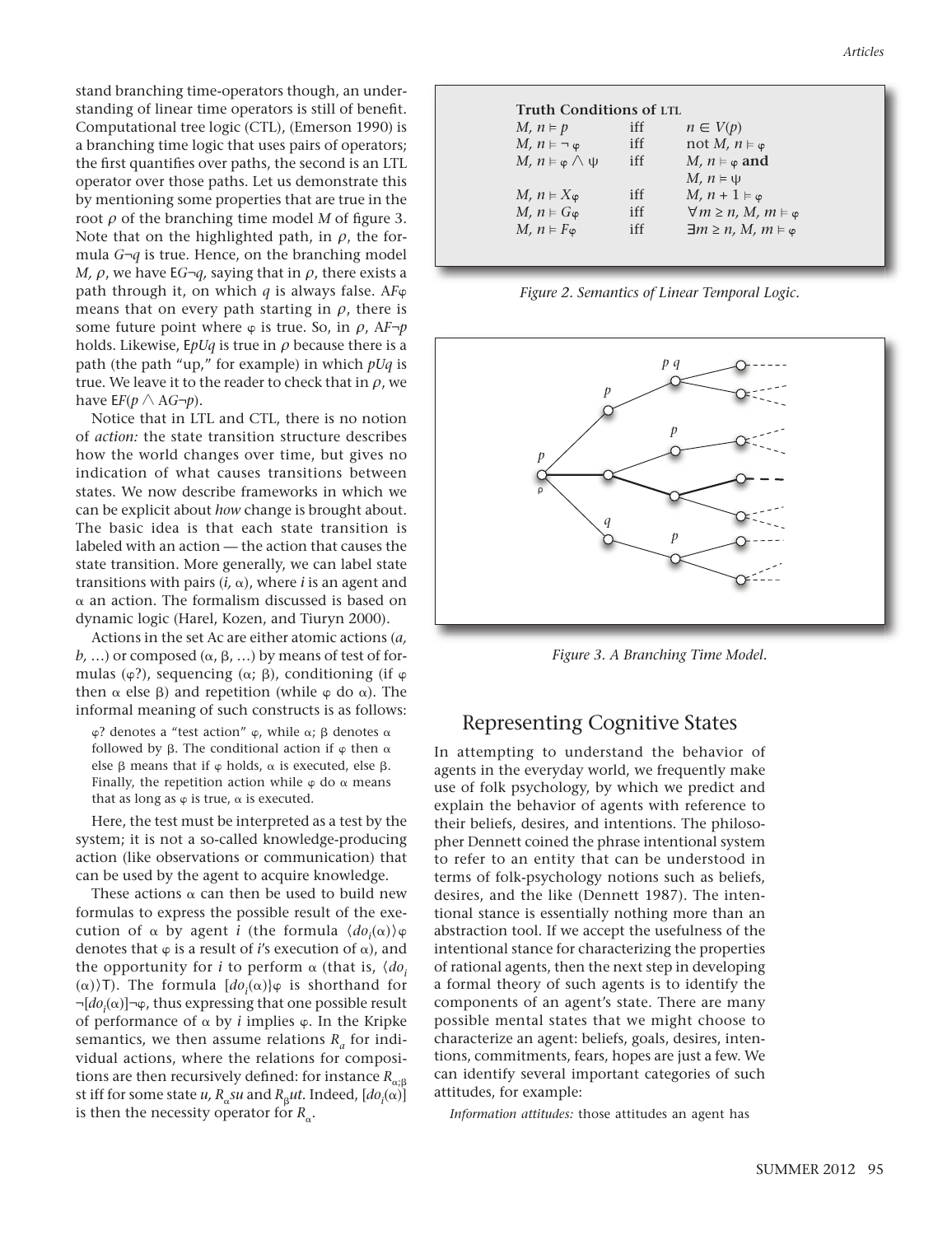towards information about its environment. The most obvious members of this category are knowledge and belief.

*Pro attitudes:* those attitudes an agent has that tend to lead it to perform actions. The most obvious members of this category are goals, desires, and intentions.

*Normative attitudes:* including obligations, permissions and authorization.

Much of the literature on developing formal theories of agency has been taken up with the relative merits of choosing one attitude over another, and investigating the possible relationships between these attitudes.

## Knowledge and Change

Having epistemic and dynamic operators, one has already a rich framework to reason about agent's knowledge about doing actions. For instance, a property like perfect recall

 $\mathbf{K}_i[do_i(\alpha)]\varphi \to [do_i(\alpha)]\mathbf{K}_i\varphi,$ 

which semantically implies some grid structure on the set of states: If  $R_{\alpha}$ s*t* and  $R_{i}$ *tu* then for some *v,* we also have *Ri sv* and R-*vu*. For temporal epistemic logic, perfect recall is characterized by the axiom  $K_i X \varphi \rightarrow X K_i \varphi$ , while its converse, no learning, is  $XK_i \varphi \rightarrow K_i X \varphi$ . It is exactly such interaction properties that can make a multiagent logic complex, both conceptually and computationally.

For studying the way that actions and knowledge interact, Robert Moore (1977, 1990) argued that one needs to identify two main issues. The first is that some actions produce knowledge, and therefore their effects must be formulated in terms of the epistemic states of participants. The second is that of knowledge preconditions: what an agent needs to know in order to be able to perform an action. A simple example is that in order to unlock a safe, one must know the combination for the lock. Using these ideas, Moore formalized a notion of ability. He suggested that in order for an agent to be able to achieve some state of affairs  $\varphi$ , the agent must either know the identity of an action  $\alpha$ , (that is, have an "executable description" of an action  $\alpha$ ) such that after  $\alpha$  is performed,  $\phi$  holds; or else know the identity of an action  $\alpha$  such that after  $\alpha$  is performed, the agent will know the identity of an action  $\alpha'$  such that after  $\alpha'$  is performed,  $\varphi$  holds.

The point about "knowing the identity" of an action is that, in order for me to be able to become rich, it is not sufficient for me simply to know that there exists some action I could perform that would make me rich; I must either know what that action is (the first clause above), or else to able to perform some action that would furnish me with the information about which action to perform in order to make myself rich. This subtle notion of knowing an action is rather important, and it is related to the distinction between knowledge de re (which involves knowing the identity of a thing) and de dicto (which involves knowing that something exists) (Fagin et al. 1995, p. 101). In the safe example, most people would have knowledge de dicto to open the safe, but only a few would have knowledge de re.

It is often the case that actions are ontic: they bring about a change in the world, like assigning a value to a variable, moving a block, or opening a door. However, dynamic epistemic logic (DEL) (van Ditmarsch, van der Hoek, and Kooi 2007) studies actions that bring about mental change: change of knowledge in particular. So in DEL the actions themselves are epistemic. A typical example is publicly announcing  $\varphi$  in a group of agents: []ψ would then mean that after announcement of  $\varphi$ , it holds that  $\psi$ . Surprisingly enough, the formula [φ] $K_i$ φ (after the announcement that φ, agent *i* knows that  $\varphi$ ), is not a validity, a counterexample being the infamous Moore (1942) sentences  $\varphi$  =  $(\neg K, p \land p)$ : "although *i* does not know it, *p* holds"). Public announcements are a special case of DEL, which is intended to capture the interaction between the actions that an agent performs and its knowledge.

There are several variants of dynamic epistemic logic in the literature. In the language of van Ditmarsch, van der Hoek, and Kooi (2007), apart from the static formulas involving knowledge, there is also the construct [ $\alpha$ ] $\varphi$ , meaning that after execution of the epistemic action  $\alpha$ , statement  $\varphi$  is true. Actions  $\alpha$  specify who is informed by what. To express "learning," actions of the form  $L_B\beta$  are used, where  $\beta$  again is an action: this expresses the fact that "coalition  $B$  learns that  $\beta$  takes place". The expression  $L_{B}(\alpha \, | \, \beta)$ , means the coalition *B* learns that either  $\alpha$  or  $\beta$  is happening, while in fact  $\alpha$ takes place.

To make the discussion concrete, assume we have two agents, 1 and 2, and that they commonly know that a letter on their table contains either the information  $p$  or  $\neg p$  (but they don't know, at this stage, which it is). Agent 2 leaves the room for a minute, and, when he or she returns, is unsure whether or not 1 read the letter. This action would be described as

## $L_{12}(L_1 ? p ∪ L_1 ?¬p ∪ !T)$

which expresses the following. First of all, in fact nothing happened (this is denoted by !T). However, the knowledge of both agents changes: they commonly learn that 1 might have learned *p,* and he or she might have learned ¬*p.*

We now show how the example can be interpreted using the appealing semantics of Baltag and Moss (2004). In this semantics, both the uncertainty about the state of the world and that of the action taking place are represented in two inde-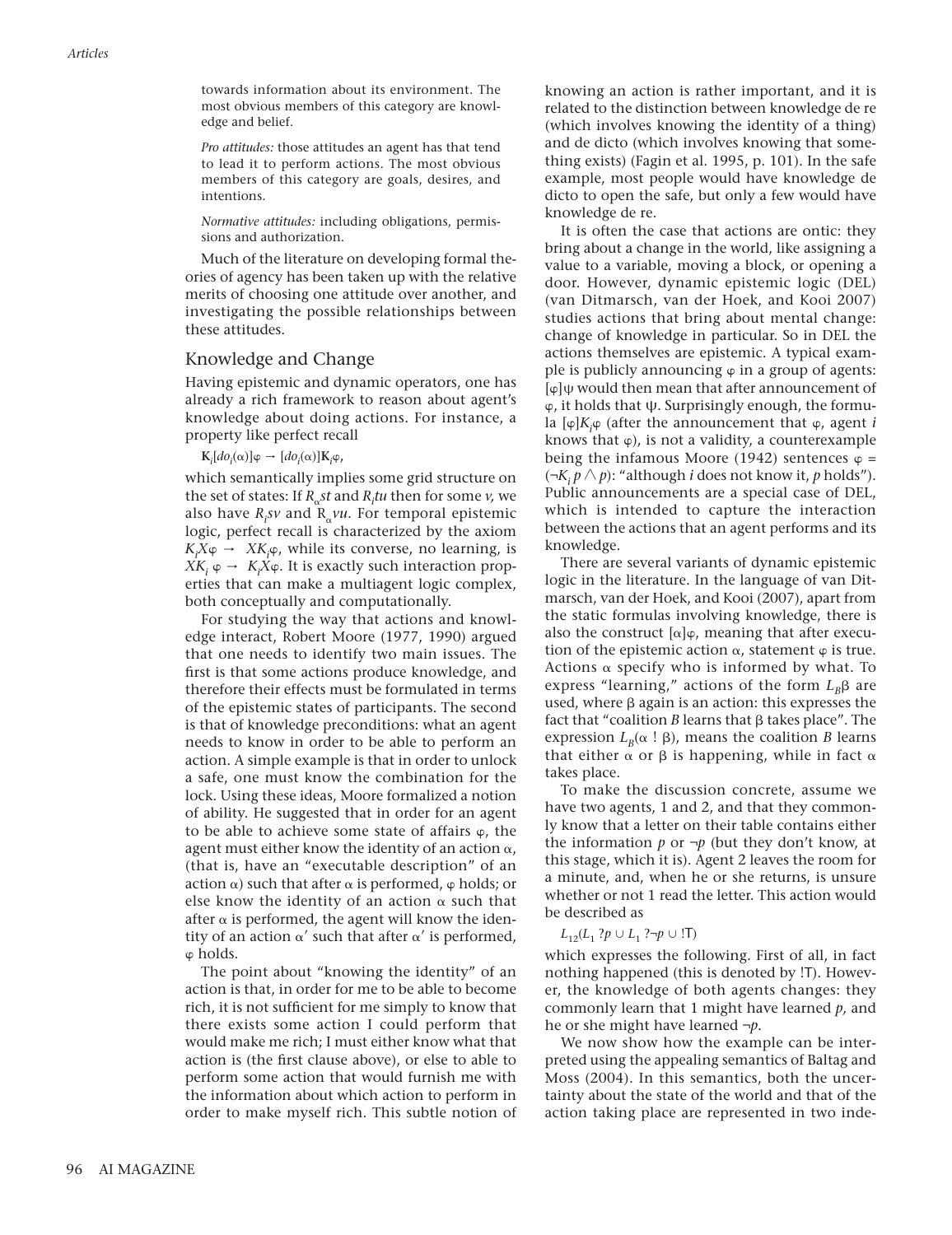pendent Kripke models. The result of performing an epistemic action in an epistemic state is then computed as a "cross-product" (see figure 4). Model *N* in figure 4 represents that it is common knowledge among 1 and 2 that both are ignorant about *p.* The triangular-shaped model N is the action model that represents the knowledge and ignorance when  $L_{12}$  ( $L_1$  ? $p \cup L_1$  ? $\neg p \cup$  !T) is carried out. The points a, b, c of the model N are also called *actions,* and the formulas accompanying the name of the actions are called *preconditions:* the condition that has to be fulfilled in order for the action to take place. Since we are in the realm of truthful information transfer, in order to perform an action that reveals *p,* the precondition p must be satisfied, and we write  $pre(b) = p$ . For the case of nothing happening, only the precondition T need be true. Summarizing, action b represents the action that agent 1 reads *p* in the letter, action c is the action when  $\neg p$  is read, and a is for nothing happening. As with "static" epistemic models, we omit reflexive arrows, so that N indeed represents that  $p$  or  $\neg p$  is learned by 1, or that nothing happens: moreover it is commonly known between 1 and 2 that 1 knows which action takes place, while for 2 they all look the same

Now let *M*,  $w = (W, R_1, R_2, \dots R_m, \pi)$ , *w* be a static epistemic state, and M, w an action in a finite action model. We want to describe what  $M$ ,  $w \oplus M$ ,  $w = (W', R'_{1}, R'_{2}, ... R'_{m}, \pi'), w'$ , looks like — the result of "performing" the action represented by M, w in *M, w.* Every action from M, w that is executable in any state  $v \in W$  gives rise to a new state in *W'*: we let  $W' = \{(v, v) | v \in W, M, v \models \text{pre}(v)\}.$ Since epistemic actions do not change any objective fact in the world, we stipulate  $\pi'(v, v) = \pi(v)$ . Finally, when are two states (*v,* v) and (*u,* u) indistinguishable for agent *i*? Well, agent *i* should be both unable to distinguish the originating states  $(R_iuv)$ , and unable to know what is happening  $(R_iuv)$ . Finally, the new state  $w'$  is of course  $(w, w)$ . Note that this construction indeed gives  $N$ ,  $s \oplus N$ ,  $a = N'$ ,  $(s, a)$ , in our example of figure 4. Finally, let the action  $\alpha$  be represented by the action model state M, w. Then the truth definition under the action model semantics reads that *M,*  $w \models [\alpha] \varphi$  iff  $M$ ,  $w$  ⊨ pre(*w*) implies (*M*, *w*) ⊕ (*M*, *w*) ⊨  $φ$ . In our example: *N*, *s* ⊨  $[L_{12} (L_1 ? p ∪ L_1 ? ¬ p ∪ !T)]$   $\varphi$  iff *N'*, (*s*,  $a) \models \varphi$ .

Note that the accessibility relation in the resulting model is defined as

$$
R_i(u, u)(v, v) \Leftrightarrow R_i uv \& R_i uv \tag{1}
$$

This means that an agent cannot distinguish two states after execution of an action  $\alpha$ , if and only if the agent could not distinguish the "sources" of those states, and he does not know which action exactly takes place. Put differently: if an agent knows the difference between two states *s* and *t,* then they can never look the same after perform-

$$
\begin{array}{ccccccccc}\np & -p & p & -p & p \\
b & -2 & c & (s, b) & -2 & -(t, c) \\
r & \gamma & / & & | & & | \\
s - 1, 2 & -t & \bigoplus & 2 & 2 & 2 & 2 \\
N & & N & / & & N' & | & & \\
\hline\n& & a & & & & p & & \n\end{array}
$$

*Figure 4. Computing* ⊕*.*

ing an action, and likewise, if two indistinguishable actions  $\alpha$  and  $\beta$  take place in a state *s*, they will give rise to new states that can be distinguished.

#### Intention Logic

One of the best known, and most sophisticated attempts to show how the various components of an agent's cognitive makeup could be combined to form a logic of rational agency is discussed in Cohen and Levesque (1990). The logic has proved to be so useful for specifying and reasoning about the properties of agents that it has been used in an analysis of conflict and cooperation in multiagent dialogue (Galliers 1988), as well as in several studies in the theoretical foundations of cooperative problem solving (Levesque, Cohen, and Nunes 1990). This subsection will focus on the use of the logic in developing a theory of intention. The first step is to lay out the criteria that a theory of intention must satisfy.

When building intelligent agents — particularly agents that must interact with humans — it is important that a rational balance be achieved between the beliefs, goals, and intentions of the agents. For example, the following are desirable properties of intention: An autonomous agent should act on its intentions, not in spite of them; adopt intentions it believes are feasible and forego those believed to be infeasible; keep (or commit to) intentions, but not forever; discharge those intentions believed to have been satisfied; alter intentions when relevant beliefs change; and adopt subsidiary intentions during plan formation (Cohen and Levesque 1990, p. 214).

Following Bratman (1987), Cohen and Levesque identify seven specific properties that must be satisfied by a reasonable theory of intention. Given these criteria, they adopt a two-tiered approach to the problem of formalizing a theory of intention. First, they construct the logic of rational agency, "being careful to sort out the relationships among the basic modal operators" (Cohen and Levesque 1990, p. 221). On top of this framework, they introduce a number of derived constructs, which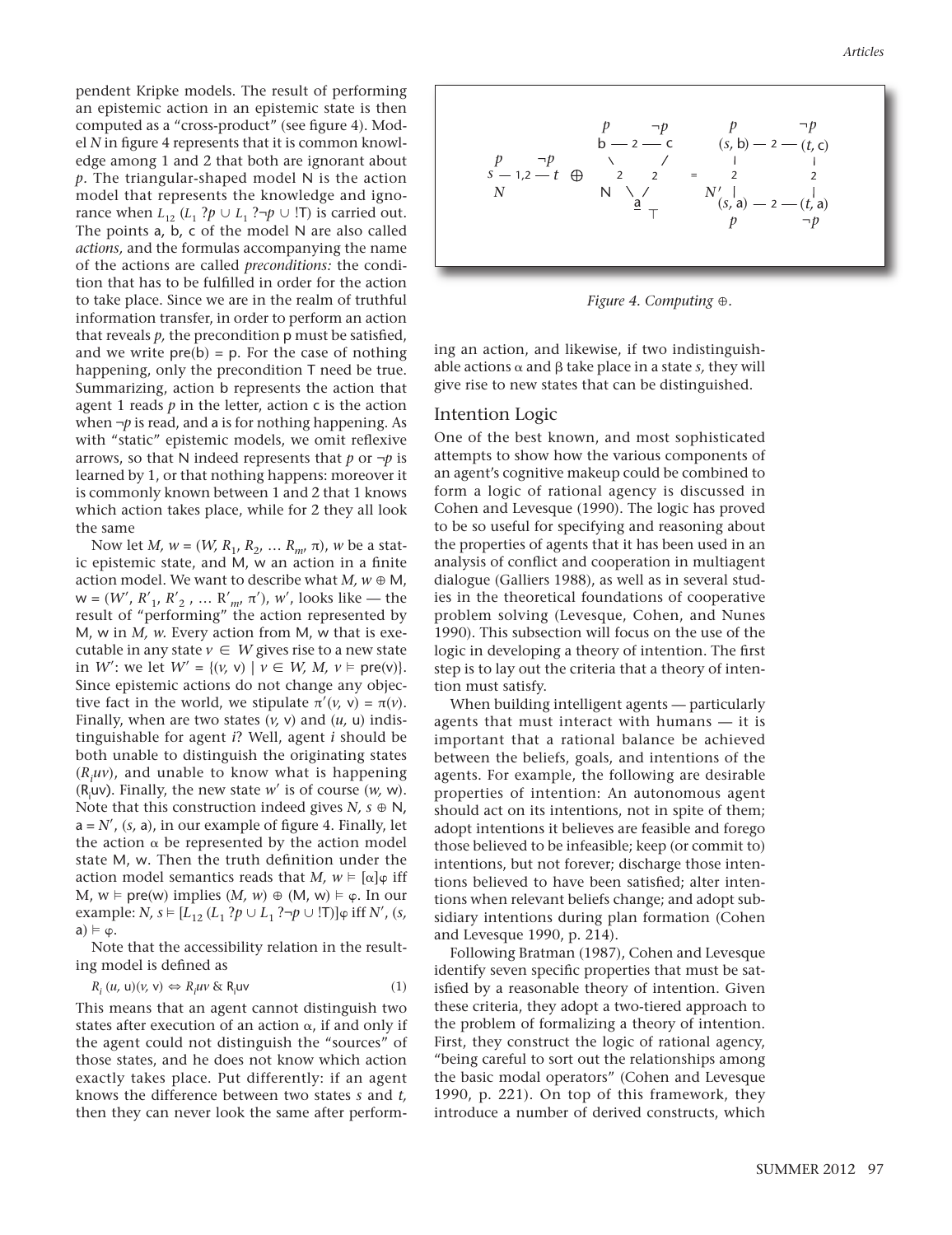| (Bel $i \varphi$ )<br>agent <i>i</i> believes $\varphi$<br>$(Goal\ i\ \varphi)$<br>agent <i>i</i> has goal of $\varphi$<br>action $\alpha$ will happen next<br>(Happens $\alpha$ )<br>action $\alpha$ has just happened<br>(Done $\alpha$ ) | Operator | Meaning |
|---------------------------------------------------------------------------------------------------------------------------------------------------------------------------------------------------------------------------------------------|----------|---------|
|                                                                                                                                                                                                                                             |          |         |
|                                                                                                                                                                                                                                             |          |         |
|                                                                                                                                                                                                                                             |          |         |
|                                                                                                                                                                                                                                             |          |         |

*Table 1. Atomic Modalities in Cohen and Levesque's Logic.*





constitute a partial theory of rational action; intention is one of these constructs.

Syntactically, the logic of rational agency is a many-sorted, first-order, multimodal logic with equality, containing four primary modalities (see table 1). The semantics of Bel and Goal are given through possible worlds, in the usual way: each agent is assigned a belief accessibility relation, and a goal accessibility relation. The belief accessibility relation is Euclidean, transitive, and serial, giving a belief logic of KD45. The goal relation is serial, giving a conative logic KD. It is assumed that each agent's goal relation is a subset of its belief relation, implying that an agent will not have a goal of something it believes will not happen. A world in this formalism is a discrete sequence of events, stretching infinitely into past and future. The system is only defined semantically, and Cohen and Levesque derive a number of properties from that. In the semantics, a number of assumptions are implicit, and one might vary them. For instance, there is a fixed domain assumption, giving us such properties as

$$
\forall x (\text{Bel } i \varphi(x)) \to (\text{Bel } i \forall x \varphi(x)) \tag{2}
$$

The philosophically oriented reader will recognize a Barcan formula in equation 2, which in this case expresses that the agent is aware of all the elements in the domain. Also, agents "know what time it is," from which we immediately obtain the validity of formulas like 2.30pm/3/6/85  $\rightarrow$  (Bel *i* 2.30pm/3/6/85).

Intention logic has two basic operators to refer

to actions, Happens and Done. The standard future time operators of temporal logic, "*G*" (always), and "*F*" (sometime) can be defined as abbreviations, along with a "strict" sometime operator, Later:

$$
F\alpha \triangleq \exists x \cdot (\text{Happens } x; \alpha?)
$$
  
 
$$
G\alpha \triangleq \neg F \neg \alpha
$$

(Later  $p$ )  $\triangleq \neg p \wedge Fp$ 

A temporal precedence operator, (Before *p q*) can also be derived, and holds if *p* holds before *q.* An important assumption is that all goals are eventually dropped:

### $F \neg$ (Goal *x* (Later  $p$ ))

The first major derived construct is a persistent goal (figure 5). So, an agent has a persistent goal of *p* if (1) it has a goal that *p* eventually becomes true, and believes that  $p$  is not currently true; and  $(2)$ before it drops the goal, one of the following conditions must hold: (a) the agent believes the goal has been satisfied; or (b) the agent believes the goal will never be satisfied.

It is a small step from persistent goals to a first definition of intention, as in "intending to act." Note that "intending that something becomes true" is similar, but requires a slightly different definition (see Cohen and Levesque [1990]). An agent  $i$  intends to perform action  $\alpha$  if it has a persistent goal to have brought about a state where it had just believed it was about to perform  $\alpha$ , and then did  $\alpha$ .

(Internal *i* α) 
$$
\triangleq
$$
 (P-Goal *i*  
[Done *i* (Bel *i* (Happens α))?; α])

Basing the definition of intention on the notion of a persistent goal, Cohen and Levesque are able to avoid overcommitment or undercommitment. An agent will only drop an intention if it believes that the intention has either been achieved, or is unachievable.

## BDI Logic

One of the best-known approaches to reasoning about rational agents is the belief desire intention (BDI) model (Bratman, Israel, and Pollack 1988). The BDI model gets its name from the fact that it recognizes the primacy of beliefs, desires, and intentions in rational action.

Intuitively, an agent's *beliefs* correspond to information the agent has about the world. These beliefs may be incomplete or incorrect. An agent's desires represent states of affairs that the agent would, in an ideal world, wish to be brought about. (Implemented BDI agents require that desires be consistent with one another, although human desires often fail in this respect.) Finally, an agent's intentions represent desires that it has committed to achieving. The intuition is that an agent will not, in general, be able to achieve all its desires, even if these desires are consistent. Ultimately, an agent must therefore fix upon some subset of its desires and commit resources to achieving them.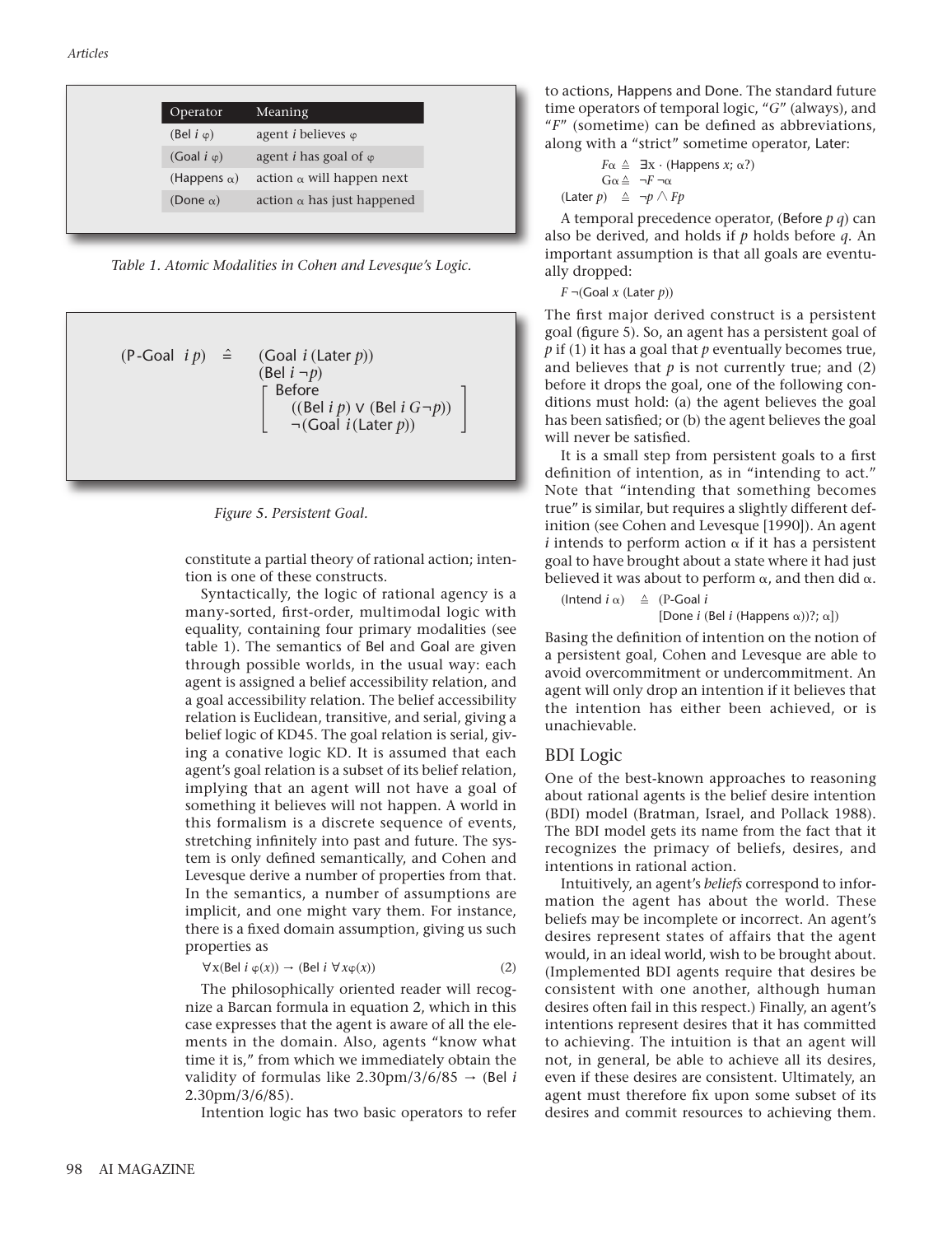These chosen desires, to which the agent has some commitment, are intentions (Cohen and Levesque 1990). The BDI theory of human rational action was originally developed by Michael Bratman (Bratman 1987). It is a theory of practical reasoning — the process of reasoning that we all go through in our everyday lives, deciding moment by moment which action to perform next.

There have been several versions of BDI logic, starting in 1991 and culminating in the work by Rao and Georgeff (1998); a book-length survey was written by Wooldridge (2000). We focus on the latter.

Syntactically, BDI logics are essentially branching time logics (CTL or CTL\*, depending on which version one is reading about), enhanced with additional modal operators Bel, Des, and Intend, for capturing the beliefs, desires, and intentions of agents respectively. The BDI modalities are indexed with agents, so for example the following is a legitimate formula of BDI logic:

#### $(Bel i (Internal j AFp)) \rightarrow (Bel i (Des j AFp))$

This formula says that if *i* believes that *j* intends that *p* is inevitably true eventually, then *i* believes that  $j$  desires  $p$  is inevitable. Although they share much in common with Cohen and Levesque's intention logics, the first and most obvious distinction between BDI logics and the Cohen-Levesque approach is the explicit starting point of CTLlike branching time logics. However, the differences are actually much more fundamental than this. The semantics that Rao and Georgeff give to BDI modalities in their logics are based on the conventional apparatus of Kripke structures and possible worlds. However, rather than assuming that worlds are instantaneous states of the world, or even that they are linear sequences of states, it is assumed instead that worlds are themselves branching temporal structures: thus each world can be viewed as a Kripke structure for a CTLlike logic. While this tends to rather complicate the semantic machinery of the logic, it makes it possible to define an interesting array of semantic properties, as we shall see next.

We now summarize the key semantic structures in the logic. Instantaneous states of the world are modeled by time points, given by a set *T;* the set of all possible evolutions of the system being modeled is given by a binary relation  $R \subseteq T \times T$ . A world (over *T* and *R*) is then a pair  $(T', R')$ , where  $T' \subseteq T$ is a nonempty set of time points, and  $R' \subseteq R$  is a branching time structure on *T*. Let *W* be the set of all worlds over *T*. A pair  $(w, t)$ , where  $w = (T_w, R_w) \in$ *W* and  $t \in T_w$  is known as a *situation*. If  $w \in W$ , then the set of all situations in *w* is denoted by  $S_{\omega}$ . We have belief accessibility relations *B, D,* and *I,* modeled as functions that assign to every agent a relation over situations. Thus, for example:

 $B: Ag \rightarrow \mathcal{P}(W \times T \times W)$ 

We write *B*(*w, t, i*) to denote the set of worlds accessible to agent *i* from situation  $(w, t)$ :  $B(w, t, i) = \{w' \}$  $(w, t, w') \in B(i)$ . We define  $D(w, t, i)$  and  $I(w, t, i)$ in the obvious way. The semantics of belief, desire and intention modalities are then given in the conventional manner, for example,

 $(w, t) \models (\text{Bel } i \varphi) \text{ iff } (w', t) \models \varphi \text{ for all } w' \in B(w, t, i).$ 

The primary focus of Rao and Georgeff's early work was to explore the possible interrelationships between beliefs, desires, and intentions from the perspective of semantic characterization. For instance, we can also consider whether the intersection of accessibility relations is empty or not. For example, if  $B(w, t, i) \cap I(w, t, i) \neq \emptyset$ , for all *i*, *w*, *t,* then we get the following interaction axiom.

(Intend i  $\varphi$ )  $\rightarrow \neg$ (Bel *i*  $\neg \varphi$ )

This axiom expresses an intermodal consistency property.

But because the worlds in this framework have a rich internal structure, we can undertake a more fine-grained analysis of the basic interactions among beliefs, desires, and intentions by considering this structure, and so we are also able to undertake a more fine-grained characterization of intermodal consistency properties by taking into account the structure of worlds. Without going in the semantic details, syntactically this allows one to have properties like (Bel *i* A( $\varphi$ ))  $\rightarrow$  (Des *i* A( $\varphi$ )): a relation between belief and desires that only holds for properties true on all future paths. Using this machinery, one can define a range of BDI logical systems (see Rao and Georgeff [1998], p. 321).

# Representing the Strategic Structure

The second main strand of research that we describe focuses not on the cognitive states of agents, but on the strategic structure of the environment: what agents can achieve, either individually or in groups. The starting point for such formalisms is a model of strategic ability.

Over the past three decades, researchers from many disciplines have attempted to develop a general-purpose logic of strategic ability. Within the artificial intelligence (AI) community, it was understood that such a logic could be used in order to gain a better understanding of planning systems (Fikes and Nilsson 1971, Lifschitz 1986). The most notable early effort in this direction was Moore's dynamic epistemic logic, referred to earlier (Moore 1977, 1990). Moore's work was subsequently enhanced by many other researchers, perhaps most notably Morgenstern (1986). The distinctions made by Moore and Morgenstern also informed later attempts to integrate a logic of ability into more general logics of rational action in autonomous agents — see Wooldridge and Jennings (1995) for a survey of such logics.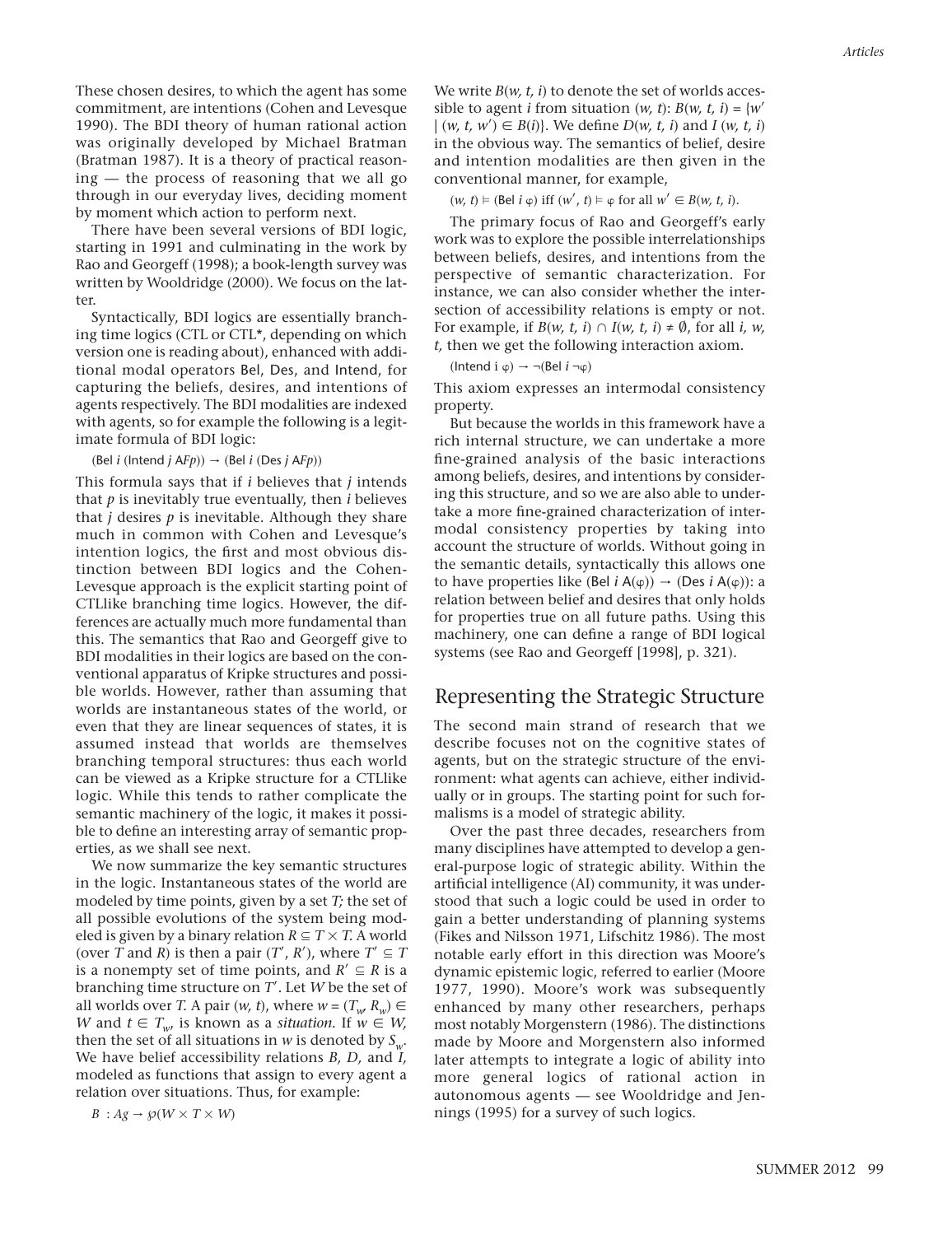

*Figure 6. Two Games* G*<sup>1</sup> and* G*<sup>2</sup> That Are the Same in Terms of Effectivity.*

In a somewhat parallel thread of research, researchers in the philosophy of action developed a range of logics underpinned by rather similar ideas and motivations. A typical example is that of Brown, who developed a logic of individual ability in the mid-1980s (Brown 1988). Brown's main claim was that modal logic was a useful tool for the analysis of ability, and that previous — unsuccessful — attempts to characterize ability in modal logic were based on an oversimple semantics. Brown's account (Brown 1988, p. 5) of the semantics of ability was as follows:

[An agent can achieve *A*] at a given world iff there exists a relevant cluster of worlds, at every world of which *A* is true.

Notice the ∃∀ pattern of quantifiers in this account. Brown immediately noted that this gave the resulting logic a rather unusual flavor, neither properly existential nor properly universal (Brown 1988, p. 5):

Cast in this form, the truth condition [for ability] involves two metalinguistic quantifiers (one existential and one universal). In fact, [the character of the ability operator] should be a little like each.

More recently, there has been a surge of interest in logics of strategic ability, which has been sparked by two largely independent developments: Pauly's development of coalition logic (Pauly 2001), and the development of ATL by Alur, Henzinger, and Kupferman (Alur, Henzinger, and Kupferman 2002; Goranko 2001). Although these logics are very closely related, the motivation and background to the two systems is strikingly different.

## Coalition Logic

Pauly's coalition logic was developed in an attempt to shed some light on the links between logic – and in particular, modal logic – and the mathematical theory of games (Osborne and Rubinstein 1994). Pauly showed how the semantic structures underpinning a family of logics of cooperative ability could be formally understood as games of various types; he gave correspondence results between

properties of the games and axioms of the logic, gave complete axiomatizations of the various resulting logics, determined the computational complexity of the satisfiability and model checking problems for his logics, and in addition, demonstrated how these logics could be applied to the formal specification and verification of social choice procedures. The basic modal operator in Pauly's logic is of the form  $[C]\varphi$ , where *C* is a set of agents (that is, a subset of the grand coalition *Ag*), and  $\varphi$  is a sentence; the intended reading is that " $C$ can cooperate to ensure that  $\varphi$ ."

The semantics of cooperation modalities are given in terms of an effectivity function, which defines for every coalition *C* the states that *C* can cooperate to bring about; the effectivity function E :  $S \rightarrow (P(Ag) \rightarrow P(P(S)))$ , gives, for any state *t* and coalition *C* a set of sets of end-states  $E_C(t)$ , with the intended meaning of  $S \in E_c(t)$  that *C* can enforce the outcome to be in *S* (although *C* may not be able to pinpoint the exact outcome that emerges with this choice; this generally depends on the choices of agents outside *C,* or "choices" made by the environment). This effectivity function comes on a par with a modal operator [*C*] with truth definition

 $t \in [C]$   $\varphi$  iff for some  $S \in EC(t)$ : for all  $s(s \models \varphi \text{ iff } s \in S)$ 

In words: coalition is effective for, or can enforce if there is a set of states *S* that it is effective for, that is, which it can choose, which is exactly the denotation of  $\varphi$ : *S* = [ $|\varphi|$ ]. It seems reasonable to say that *C* is also effective for  $\varphi$  if it can choose a set of states *S* that "just" guarantees  $\varphi$ , that is, for which we have *S* ⊆ [ $|\varphi|$ ]. This will be taken care of by imposing monotonicity on effectivity functions: we will discuss constraints on effectivity at the end of this section.

In games and other structures for cooperative and competitive reasoning, effectivity functions are convenient when one is interested in the outcomes of the game or the encounter, and not so much about intermediate states, or how a certain state is reached. Effectivity is also a level in which on can decide whether two interaction scenarios are the same. The two games  $G_1$  and  $G_2$  from figure 6 are "abstract" in the sense that they do not lead to payoffs for the players but rather to states that satisfy certain properties, encoded with propositional atoms *p, q* and *u.* Such atoms could refer to which player is winning, but also denote other properties of an end-state, such as some distribution of resources, or "payments." Both games are two-player games: in  $G_1$ , player *A* makes the first move, which he choses from *L* (Left) and *R* (Right). In that game, player *E* is allowed to chose between *l* and *r,* respectively, but only if *A* plays *R:* otherwise the game ends after one move in the state satisfying  $p$ . In game  $G_2$ , both players have the same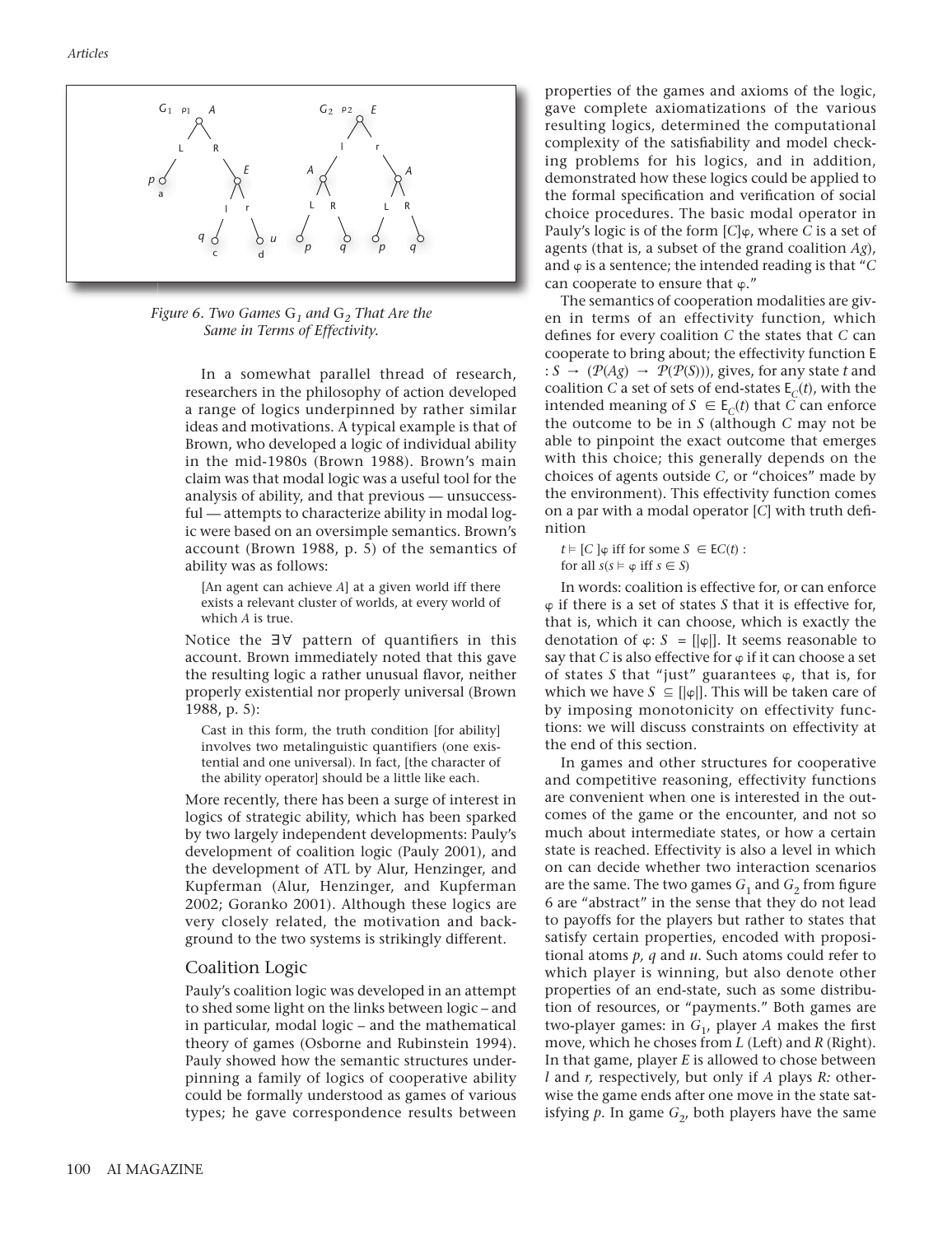repertoire of choices, but the order in which the players choose is different. It looks like in  $G_1$  player *A* can hand over control to *E,* while the converse seems to be true for  $G_2$ . Moreover, in  $G_2$ , the player who is not the initiator (that is, player *A*), will be allowed to make a choice, no matter the choice of his opponent.

Despite all these differences between the two games, when we evaluate them with respect to what each coalition can achieve, they are the same! To become a little more precise, let us define the powers of a coalition in terms of effectivity functions E. In game *G*<sub>1</sub>, player *A*'s effectivity gives  $E_A$  ( $\rho$ 1) = {{a}, {c, d}}. Similarly, player *E*'s effectivity yields {{a, c}, {a, d}}: player *E* can enforce the game to end in a or c (by playing *l*), but can also force the end-state among a and d (by playing *r*). Obviously, we also have  $E\{A_F\}(\rho 1) = \{\{a\}, \{c\}, \{d\}\}$ : players *A* and *E* together can enforce the game to end in any endstate. When reasoning about this, we have to restrict ourselves to the properties that are true in those end states. In coalition logic, what we have just noted semantically would be described as:

$$
G_1 \models \quad [A]p \land [A](q \lor u) \land [E](p \lor q) \land [E](p \lor u)
$$
  
 
$$
\land [A, E]p \land [A, E]q \land [A, E]r
$$

Being equipped with the necessary machinery, it now is easy to see that the game  $G_2$  verifies the same formula; indeed, in terms of what propositions can be achieved, we are in a similar situation as in the previous game: *E* is effective for {*p, q*} (by playing *l*) and also for {*p, u*} (play *r*). Likewise, *A* is effective for  $\{p\}$  (play *L*) and for  $\{q, u\}$  (play *R*). The alert reader will have recognized the logical law (*p*  $\wedge$   $(q \vee r)$ ) =  $((p \wedge q) \vee (p \wedge u))$  resembling the "equivalence" of the two games:  $(p \wedge (q \vee r))$  corresponds to *A*'s power in  $G_1$ , and  $((p \land q) \lor (p \land u))$ to *A*'s power in  $G_2$ . Similarly, the equivalence of *E*'s powers is reflected by the logical equivalence ( $p \vee p$  $(q \wedge r)$  =  $((p \vee q) \wedge (p \vee u)).$ 

At the same time, the reader will have recognized the two metalinguistic quantifiers in the use of the effectivity function E, laid down in its truthdefinition. A set of outcomes *S* is in  $E_C$  iff for some choice of *C,* we will end up in *S,* under all choices of the complement of *C* (the other agents). This notion of so-called α-effectivity uses the ∃∀-order of the quantifiers: what a coalition can establish through the truth-definition above, their  $\alpha$ -ability, is sometimes also called ∃∀-ability. Implicit within the notion of  $\alpha$ -ability is the fact that  $C$  have no knowledge of the choice that the other agents make; they do not see the choice of  $C^c$  (that is, the complement of *C*), and then decide what to do, but rather they must make their decision first. This motivates the notion of  $\beta$ -ability (that is, "∀∃"ability): coalition  $C$  is said to have the  $\beta$ -ability for  $\varphi$  if for every choice  $\sigma_D$  available to  $C^c$ , there exists a choice  $\sigma_C$  for *C* such that if *C<sup>c</sup>* choose  $\sigma_D$  and *C* choose  $\sigma_C$ , then  $\varphi$  will result. Thus *C* being  $\beta$ -able

 $\neg [C] \bot$  $(N) \qquad \neg [\emptyset] \neg \varphi \rightarrow [Ag] \varphi$ (M)  $[C](\varphi \wedge \psi) \rightarrow [C]\psi$ <br>(S)  $([C_1]\varphi_1 \wedge [C_2]\varphi_2)$  - $([C_1]_{\varphi_1} \wedge [C_2]_{\varphi_2}) \rightarrow [C_1 \cup C_2](\varphi_1 \wedge \varphi_2)$ where  $C_1 \cap C_2 = \emptyset$ (MP) from  $\varphi$  and  $\varphi \rightarrow \psi$  infer  $\psi$ (Nec) from  $\varphi$  infer  $[C]\varphi$ (⊥)

*Figure 7. The Axioms and Inference Rules of Coalition Logic.*

to  $\varphi$  means that no matter what the other agents do, *C* have a choice such that, if they make this choice, then  $\varphi$  will be true. Note the "∀∃" pattern of quantifiers: *C* are implicitly allowed to make their choice while being aware of the choice made by  $C^c$ . We will come back to the pairs of  $\alpha$  and  $\beta$ ability in the CL-PC subsection.

We end this section by mentioning some properties of  $\alpha$ -abilities. The axioms for [C] $\varphi$  based on  $\alpha$ effectivity (or effectivity, for short) are summarized in figure 7; see also Pauly (2002). The two extreme coalitions  $\emptyset$  and the grand coalition Ag are of special interest. [*Ag*] expresses that some end-state satisfies φ, whereas [Ø]φ holds if no agent needs to do anything for  $\varphi$  to hold in the next state.

Some of the axioms of coalition logic correspond to restrictions on effectivity functions E: *S*  $\rightarrow$  ( $P(Ag)$ )  $\rightarrow$   $P(P(S))$ ). First of all, we demand that  $\emptyset \notin {\sf{E}}_C$  (this guarantees axiom  $\bot$ ). The function **E** is also assumed to be monotonic: For every coalition *C* ⊆ Ag, if  $X \subseteq X' \subseteq S$ ,  $X \in E(C)$  implies  $X' \in$ E(*C*). This says that if a coalition can enforce an outcome in the set *X,* it also can guarantee the outcome to be in any superset  $X'$  of  $X$  (this corresponds to axiom (M)). An effectivity function E is *C*-maximal if for all *X*, if  $X^c \notin E(C^c)$  then  $X \in E(C)$ . In words, if the other agents  $C^c$  cannot guarantee an outcome outside  $X$  (that is, in  $X^c$ ), then  $C$  is able to guarantee an outcome in *X.* We require effectivity functions to be *Ag*-maximal. This enforces axiom (N) — Pauly's symbol for the grand coalition is *N:* if the empty coalition cannot enforce an outcome satisfying  $\varphi$ , then the grand coalition  $Ag$  can enforce  $\varphi$ . The final principle governs the formation of coalitions. It states that coalitions can combine their strategies to (possibly) achieve more: E is superadditive if for all  $X_1$ ,  $X_2$ ,  $C_1$ ,  $C_2$  such that  $C_1 \cap C_2$  $C_2 = \emptyset$ ,  $X_1 \in E(C_1)$  and  $X_2 \in E(C_2)$  imply that  $X_1 \cap$  $X_2$  ∈ E( $C_1$  ∪  $C_2$ ). This obviously corresponds to axiom (S).

#### Strategic Temporal Logic: ATL

In coalition logic one reasons about the powers of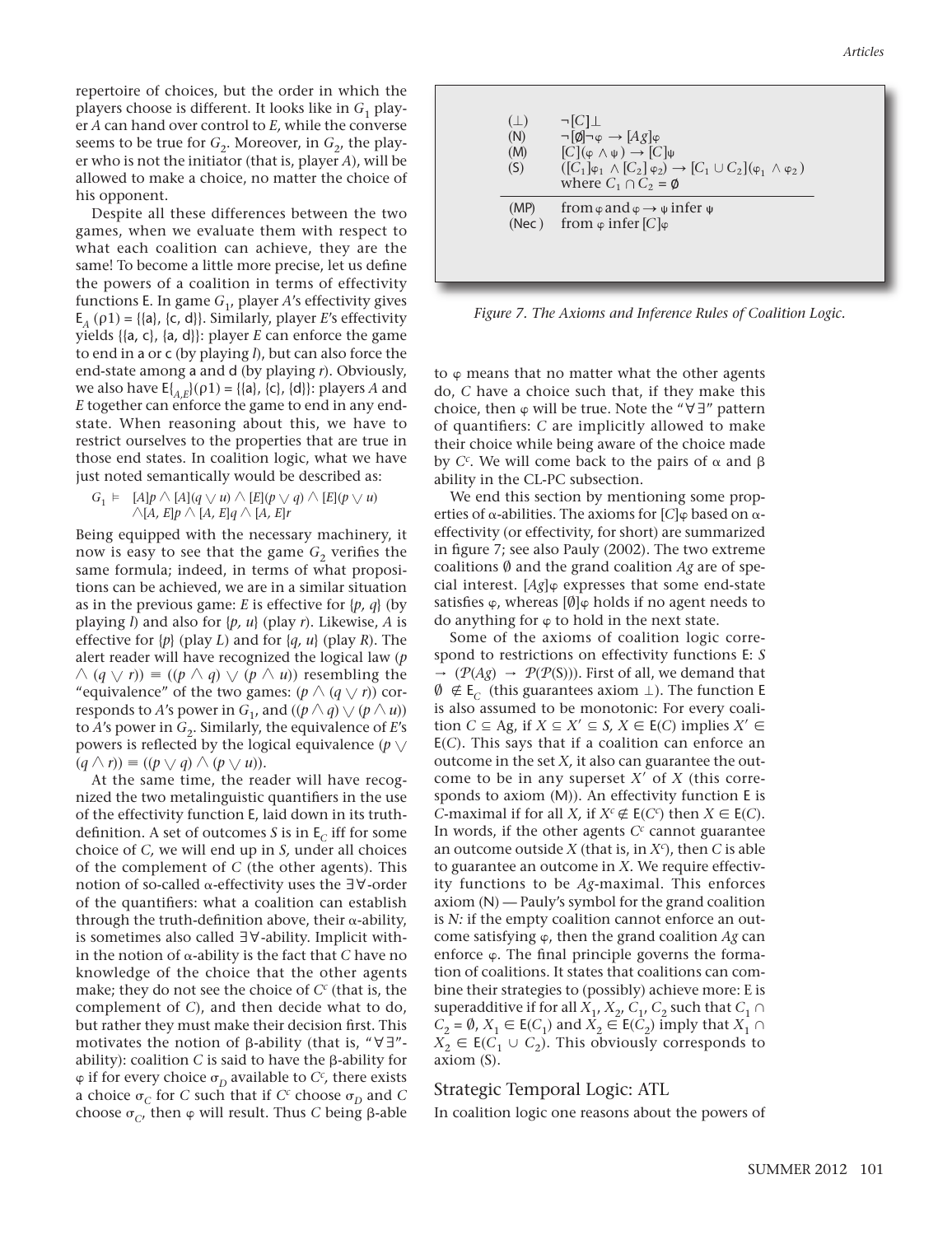coalitions with respect to final outcomes. However, in many multiagent scenarios, the strategic considerations continue during the process. It would be interesting to study a representation language for interaction that is able to express the temporal differences in the two games  $G_1$  and  $G_2$  of figure 6. Alternating-time temporal logic (ATL) is intended for this purpose.

Although it is similar to coalition logic, ATL emerged from a very different research community, and was developed with an entirely different set of motivations in mind. The development of ATL is closely linked with the development of branching-time temporal logics for the specification and verification of reactive systems (Emerson 1990; Vardi 2001). Recall that CTL combines path quantifiers "A" and "E" for expressing that a certain series of events will happen on all paths and on some path respectively, and combines these with tense modalities for expressing that something will happen eventually on some path (*F*), always on some path (*G*) and so on. Thus, for example, using CTL logics, one may express properties such as "on all possible computations, the system never enters a fail state" (A*G*¬*fail*). CTLlike logics are of limited value for reasoning about multiagent systems, in which system components (agents) cannot be assumed to be benevolent, but may have competing or conflicting goals. The kinds of properties we wish to express of such systems are the powers that the system components have. For example, we might wish to express the fact that "agents 1 and 2 can cooperate to ensure that the system never enters a fail state." It is not possible to capture such statements using CTLlike logics. The best one can do is either state that something will inevitably happen, or else that it may possibly happen: CTLlike logics have no notion of agency.

Alur, Henzinger, and Kupferman developed ATL in an attempt to remedy this deficiency. The key insight in ATL is that path quantifiers can be replaced by cooperation modalities: the ATL expression  $\langle C \rangle \varphi$ , where *C* is a group of agents, expresses the fact that the group C can cooperate to ensure that  $\varphi$ . (Thus the ATL expression  $\langle C \rangle \varphi$ corresponds to Pauly's  $[C]\varphi$ .) So, for example, the fact that agents 1 and 2 can ensure that the system never enters a fail state may be captured in ATL by the following formula:  $\langle 1, 2 \rangle$  *G*-*fail*. An ATL formula true in the root  $\rho_1$  of game  $G_1$  of figure 6 is  $\langle A \rangle \rangle$  *X*  $\langle E \rangle \langle Xq$ : A has a strategy (that is, play *R* in  $\rho_1$ ) such that in the next time, *E* has a strategy (play *l*) to enforce *u.*

Note that ATL generalizes CTL because the path quantifiers A ("on all paths… ") and E ("on some paths …") can be simulated in ATL by the cooperation modalities  $\left\langle \emptyset\right\rangle$  ("the empty set of agents can cooperate to ...") and  $\langle A g \rangle$  ("the grand coalition") of all agents can cooperate to …").

One reason for the interest in ATL is that it shares with its ancestor CTL the computational tractability of its model-checking problem (Clarke, Grumberg, and Peled 2000). This led to the development of an ATL model-checking system called MOCHA (Alur et al. 2000).

ATL has begun to attract increasing attention as a formal system for the specification and verification of multiagent systems. Examples of such work include formalizing the notion of role using ATL (Ryan and Schobbens 2002), the development of epistemic extensions to ATL (van der Hoek and Wooldridge 2002), and the use of ATL for specifying and verifying cooperative mechanisms (Pauly and Wooldridge 2003).

A number of variations of ATL have been proposed over the past few years, for example to integrate reasoning about obligations into the basic framework of cooperative ability (Wooldridge and van der Hoek 2005), to deal with quantification over coalitions (Agotnes, van der Hoek, and Wooldridge 2007), adding the ability to refer to strategies in the object language (van der Hoek, Jamroga, and Wooldridge 2005), and adding the ability to talk about preferences or goals of agents (Agotnes, van der Hoek, and Wooldridge 2006b; 2006a).

## CL-PC

Both ATL and coalition logic are intended as general-purpose logics of cooperative ability. In particular, neither has anything specific to say about the origin of the powers that are possessed by agents and the coalitions of which they are a member. These powers are just assumed to be implicitly defined within the effectivity structures used to give a semantics to the languages. Of course, if we give a specific interpretation to these effectivity structures, then we will end up with a logic with special properties. In a paper by van der Hoek and Wooldridge (2005b), a variation of coalition logic was developed that was intended specifically to reason about control scenarios, as follows. The basic idea is that the overall state of a system is characterized by a finite set of variables, which for simplicity are assumed to take Boolean values. Each agent in the system is then assumed to control some (possibly empty) subset of the overall set of variables, with every variable being under the control of exactly one agent. Given this setting, in the coalition logic of propositional control (CL-PC), the operator  $F_{C}\varphi$  means that there exists some assignment of values that the coalition *C* can give to the variables under its control such that, assuming everything else in the system remains unchanged, then if they make this assignment, then  $\varphi$  would be true. The box dual  $G_C\varphi$  is defined in the usual way with respect to the diamond ability operator  $F_C$ . Here is a simple example: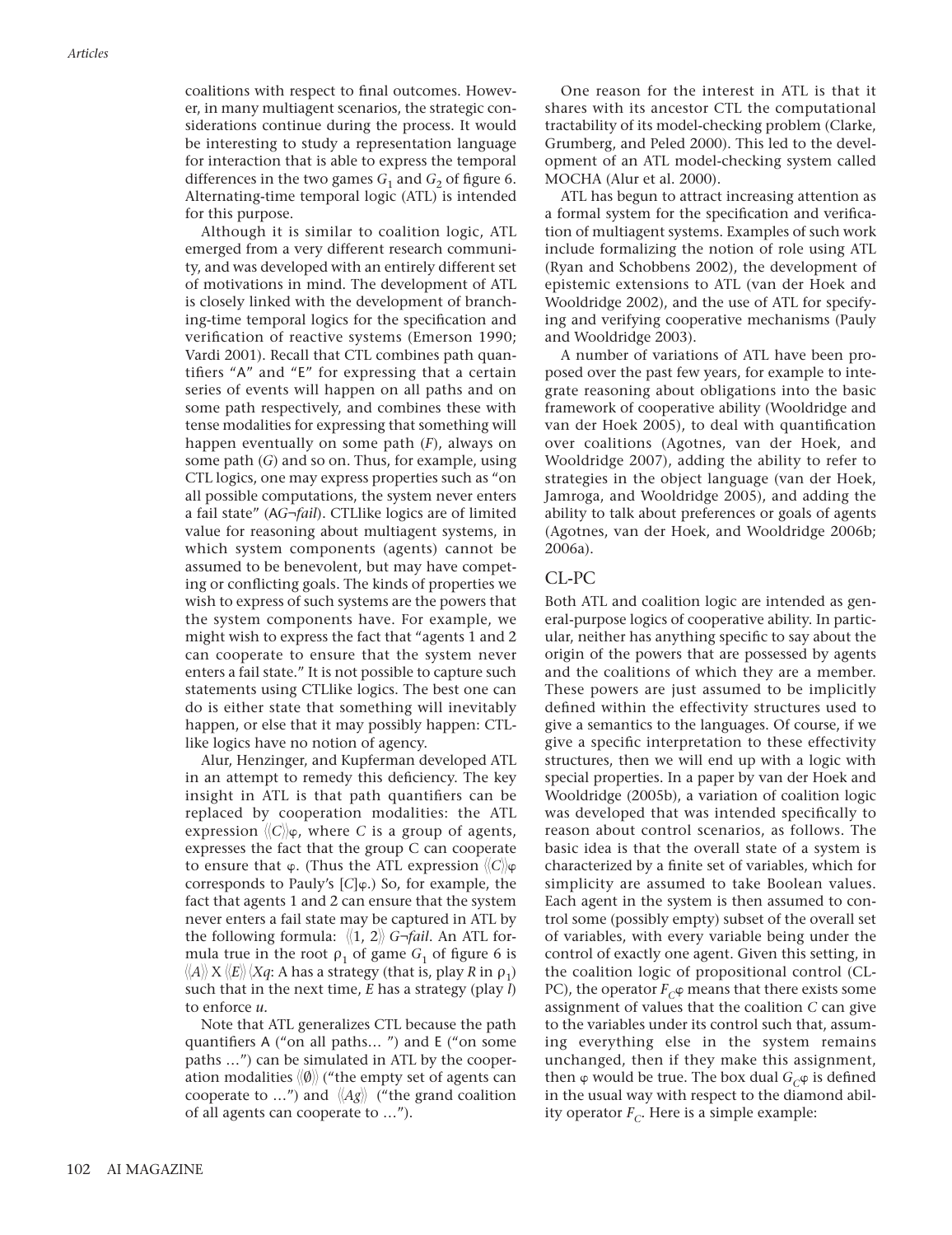Suppose the current state of the system is that variables *p* and *q* are false, while variable *r* is true, and further suppose then agent 1 controls *p* and *r,* while agent 2 controls *q.* Then in this state, we have for example:  $F_1(p \wedge r)$ ,  $\neg F_1q$ , and  $F_2(q \wedge r)$ . Moreover, for any satisfiable propositional logic formula ψ over the variables *p, q,* and *r,* we have *F*<sub>1,2</sub>Ψ.

The ability operator  $F_C$  in CL-PC thus captures contingent ability, rather along the lines of "classical planning" ability (Lifschitz 1986): ability under the assumption that the world only changes by the actions of the agents in the coalition operator  $F_C$ . Of course, this is not a terribly realistic type of ability, just as the assumptions of classical planning are not terribly realistic. However, in CL-PC, we can define  $\alpha$  effectivity operators  $\langle\!\langle C\rangle\!\rangle_\alpha$ φ, intended to capture something along the lines of the ATL  $\langle\!\langle C\rangle\!\rangle X\varphi$ , as follows:

 $\langle \langle C \rangle \rangle_{\alpha} \varphi \triangleq F_C G_D \varphi$ , where  $D = C^c$ 

Notice the quantifier alternation pattern  $\exists \forall$  in this definition, and compare this to our discussion regarding  $\alpha$ - and β-effectivity. Building on this basic formalism, van der Hoek and Wooldridge (2005a) investigate extensions into the possibility of dynamic control, where variables can be "passed" from one agent to another.

## Conclusion and Further Reading

In this article, we have motivated and introduced a number of logics of rational agency; moreover, we have investigated the roles that such logics might play in the development of artificial agents. We hope to have demonstrated that logics for rational agents are a fascinating area of study, at the confluence of many different research areas, including logic, artificial intelligence, economics, game theory, and the philosophy of mind. We also hope to have illustrated some of the popular approaches to the theory of rational agency.

There are far too many research challenges open to identify in this article. Instead, we simply note that the search for a logic of rational agency poses a range of deep technical, philosophical, and computational research questions for the logic community. We believe that all the disparate research communities with an interest in rational agency can benefit from this search.

We presented logics for MAS from the point of view of modal logics. A state-of-the-art book on modal logic was written by Blackburn, van Benthem, and Wolter (2006), and, despite its maturity, the field is still developing. The references Fagin et al. (1995) and Meyer and van der Hoek (1995) are reasonably standard for epistemic logic in computer science: the modal approach modeling knowledge goes back to Hintikka (1962) though. In practical agent applications, information is

more quantitative then just binary represented as knowledge and belief though. For a logical approach to reasoning about probabilities see Halpern (2003).

In the Representing Cognitive States section, apart from the references mentioned, there are many other approaches: in the KARO framework (van Linder, van der Hoek, and Meyer 1998) for instance, epistemic logic and dynamic logic are combined (there is work on programming KARO agents [Meyer et al. 2001] and on verifying them [Hustadt et al. 2001]). Moreover, where we indicated in the logical toolkit above how epistemic notions can have natural "group variants," Aldewereld, van der Hoek, and Meyer (2004) define some group proattitudes in the KARO setting. And, in the same way as epistemics becomes interesting in a dynamic or temporal setting (see our toolkit), there is work on logics that address the temporal aspects and the dynamics of intentions as well (van der Hoek, Jamroga, and Wooldridge 2007) and, indeed, on the joint revision of beliefs and intentions (Icard, Pacuit, and Shoham 2010).

Where our focus in the section on cognitive states was on logics for cognitive attitudes, due to space constraints we have neglected the social attitude of norms. Deontic logic is another example of a modal logic with roots in philosophy with work by von Wright (1951), which models attitudes like permissions and obligations for individual agents. For an overview of deontic logic in computer science, see Meyer and Wieringa (1993), for a proposal to add norms to the social, rather than the cognitive aspects of a multiagent system, see, for example, van der Torre (2001).

There is also work on combining deontic concepts with for instance knowledge (Lomuscio and Sergot 2003) and the ATL-like systems we presented in the section on strategic structures: (Agotnes et al. 2009) for instance introduce a multidimensional CTL, where roughly, dimensions correspond with the implementation of a norm. The formal study of norms in multiagent systems has arguably set off with work by Shoham and Tennenholtz (1992b, 1992a). In normative systems, norms are studied more from the multiagent collective perspective, where questions arise like: which norms will emerge, why would agents adhere to them, when is a norm "better" than another one.

There is currently a flurry of activity in logics to reason about games (see van der Hoek and Pauly [2006] for an overview paper) and modal logics for social choice (see Daniëls [2010] for an example). Often those are logics that refer to the information of the agents ("players," in the case of games), and their actions ("moves" and "choices," respectively). The logics for such scenarios are composed from the building blocks described in this article, with often an added logical representation of pref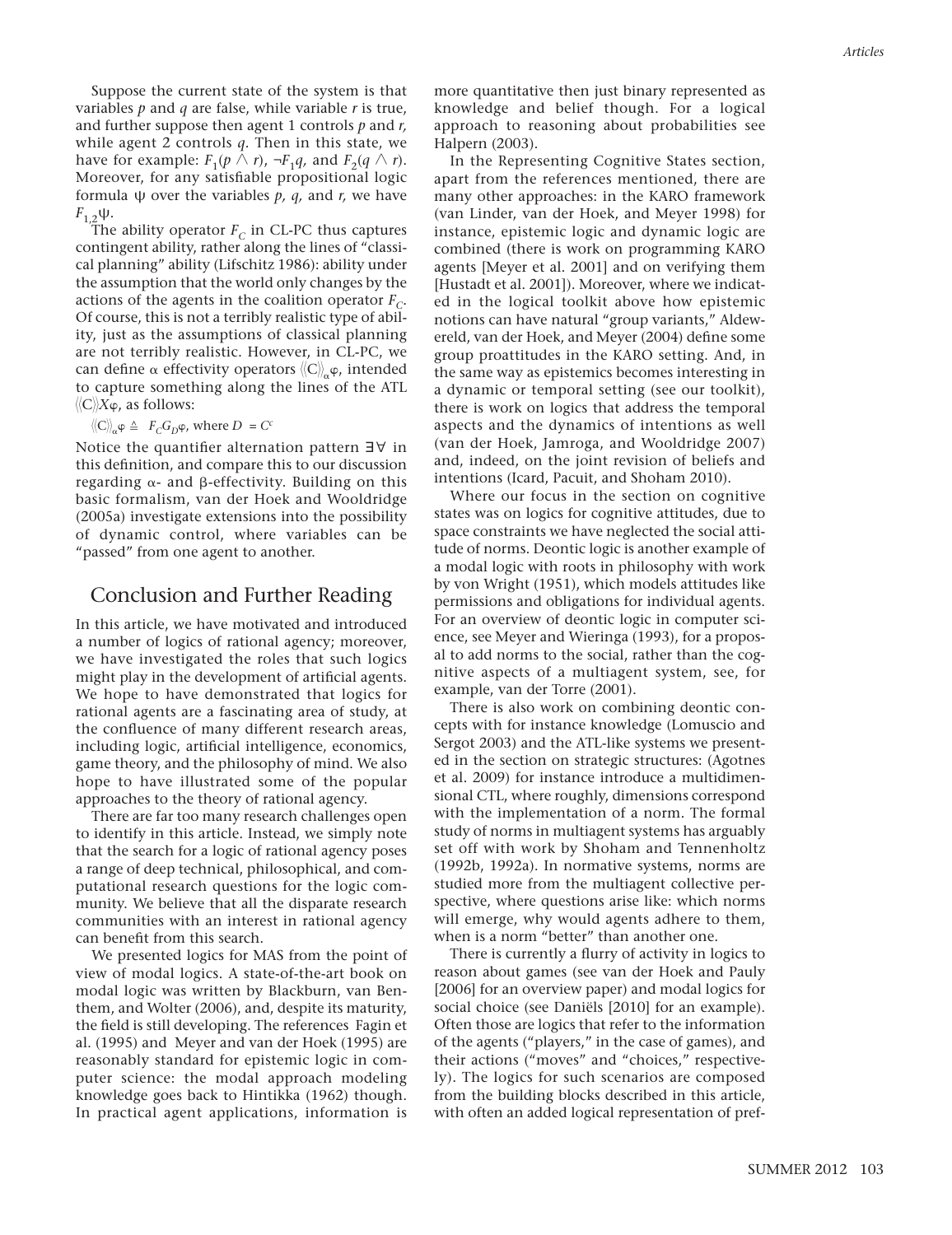erences (van Benthem, Girard, and Roy 2009) or expected utility (Jamroga 2008).

#### References

Agotnes, T.; van der Hoek, W.; Rodríguez-Aguilar, J.; Sierra, C.; and Wooldridge, M. 2009. Multi-Modal CTL: Completeness, Complexity, and an Application. *Studia Logica* 92(1): 1–26.

Agotnes, T.; van der Hoek, W.; and Wooldridge, M. 2006a. On the Logic of Coalitional Games. In *Proceedings of the 5th International Joint Conference on Autonomous Agents and Multiagent Systems.* New York: Association for Computing Machinery.

Agotnes, T.; van der Hoek, W.; and Wooldridge, M. 2006b. Temporal Qualitative Coalitional Games. In *Proceedings of the 5th International Joint Conference on Autonomous Agents and Multiagent Systems.* New York: Association for Computing Machinery.

Agotnes, T.; van der Hoek, W.; and Wooldridge, M. 2007. Quantified Coalition Logic. In *Proceedings of the 20th International Joint Conference on Artificial Intelligence.* Menlo Park, CA: AAAI Press.

Aldewereld, H.; van der Hoek, W.; and Meyer, J.-J. 2004. Rational Teams: Logical Aspects of Multi-Agent Systems. *Fundamenta Informaticae* 63(2-3): 159–183.

Alur, R.; de Alfaro, L.; Henzinger, T. A.; Krishnan, S. C.; Mang, F. Y. C.; Qadeer, S.; Rajamani, S. K.; and Tasiran, S. 2000. MOCHA User Manual. Technical Report, Department of Electrical Engineering and Computer Science, University of California, Berkeley.

Alur, R.; Henzinger, T. A.; and Kupferman, O. 2002. Alternating-Time Temporal Logic. *Journal of the ACM* 49(5): 672–713.

Aumann, R., and Brandenburger, A. 1995. Epistemic Conditions for Nash Equilibrium. *Econometrica* 63(5): 1161–1180.

Baltag, A., and Moss, L. S. 2004. Logics for Epistemic Programs. *Synthese* 139(2): 165–224.

Blackburn, P.; van Benthem, J.; and Wolter, F., eds. 2006. *Handbook of Modal Logic.* Amsterdam: Elsevier.

Bratman, M. E.: Israel, D. J.: and Pollack, M. E. 1988. Plans and Resource-Bounded Practical Reasoning. *Computational Intelligence* 4(4): 349–355.

Bratman, M. E. 1987. *Intention, Plans, and Practical Reason.* Cambridge, MA: Harvard University Press

Brown, M. A. 1988. On the Logic of Ability. *Journal of Philosophical Logic* 17(1): 1–26.

Clarke, E. M.; Grumberg, O.; and Peled, D. A. 2000. *Model Checking.* Cambridge, MA: The MIT Press.

Cohen, P. R., and Levesque, H. J. 1990. Intention Is Choice with Commitment. *Artificial Intelligence* 42(2–3): 213–261.

Daniëls, T. R. 2010. Social Choice and the Logic of Simple. *Journal of Logic and Computation* 20(4).

Dennett, D. C. 1987. *The Intentional Stance.* Cambridge, MA: The MIT Press.

Drimmelen, G. 2003. Satisfiability in Alternating-time Temporal Logic. In *Eighteenth Annual IEEE Symposium on Logic in Computer Science* (LICS 2003), 208–217. Piscataway, NJ: Institute of Electrical and Electronics Engineers.

Emerson, E. A. 1990. Temporal and Modal Logic. In *Handbook of Theoretical Computer Science* Volume B: Formal Models and Semantics, ed. J. van Leeuwen, 996–107. Amsterdam: Elsevier.

Fagin, R.; Halpern, J. Y.; Moses, Y.; and Vardi, M. Y. 1995. *Reasoning About Knowledge.* Cambridge, MA: The MIT Press

Fikes, R. E., and Nilsson, N. 1971. STRIPS: A New Approach to the Application of Theorem Proving to Problem Solving. *Artificial Intelligence* 2(3–4): 189–208.

Galliers, J. R. 1988. A Theoretical Framework for Computer Models of Cooperative Dialogue, Acknowledging Multi-Agent Conflict. Ph.D. Dissertation, Open University, UK.

Goranko, V. 2001. Coalition Games and Alternating Temporal Logics. In *Proceedings of the 8th Conference on Theoretical Aspects of Rationality and Knowledge,* 259–272. San Francisco: Morgan Kaufmann Publishers.

Halpern, J. 2003. *Reasoning about Uncertainty*. Cambridge, MA: The MIT Press.

Harel, D.; Kozen, D.; and Tiuryn, J. 2000. *Dynamic Logic.* Cambridge, MA: The MIT Press.

Hintikka, J. 1962. *Knowledge and Belief.* Ithaca, NY: Cornell University Press.

Hustadt, U.; Dixon, C.; Schmidt, R.; Fisher, J.-J. M.; and van der Hoek, W. 2001. Verification with the KARO Agent Theory (extended abstract). In *Formal Approaches to Agent-Based Systems, First International Workshop, FAABS 2000,* Lecture Notes in Computer Science 1871, 33–47. Berlin: Springer.

Icard, T.; Pacuit, E.; and Shoham, Y. 2010. Joint Revision of Beliefs and Intention. In *Proceedings of the 12th International Conference on Principles of Knowledge Representation and Reasoning,* 572–574. Menlo Park, CA: AAAI Press.

Jamroga, W. 2008. A Temporal Logic for Markov Chains. In *Proceedings of the 7th International Joint Conference on Autonomous Agents and Multiagent Systems,* 697–704. Richland, SC: International Foundation for Autonomous Agents and Multiagent Systems.

Levesque, H. J.; Cohen, P. R.; and Nunes, J. H. T. 1990. On Acting Together. In *Proceedings of the 8th National Conference on Artificial Intelligence,* 94–99. Menlo Park, CA: AAAI Press.

Lifschitz, V. 1986. On the Semantics of STRIPS. In *Reasoning About Actions and Plans: Proceedings of the 1986 Workshop,* ed. M. P. Georgeff and A. L. Lansky, 1–10. San Mateo, CA: Morgan Kaufmann Publishers.

Lomuscio, A., and Sergot, M. 2003. Deontic Interpreted Systems. *Studia Logica* 75(1): 63–92.

Meyer, J.-J. C., and van der Hoek, W. 1995. *Epistemic Logic for AI and Computer Science.* Cambridge: Cambridge University Press.

Meyer, J.-J. C., and Wieringa, R. J., eds. 1993. *Deontic Logic in Computer Science — Normative System Specification.* New York: John Wiley & Sons.

Meyer, J.-J. C.; de Boer, F.; van Eijk, R.; Hindriks, K.; and van der Hoek, W. 2001. On Programming KARO Agents. *Logic Journal of the IGPL* 9(2): 245–256.

Moore, G. E. 1942. A Reply to My Critics. In *The Philosophy of G. E. Moore, The Library of Living Philosophers,* vol 4, 535–677. Evanston, Illinois: Northwestern University.

Moore, R. C. 1977. Reasoning about Knowledge and